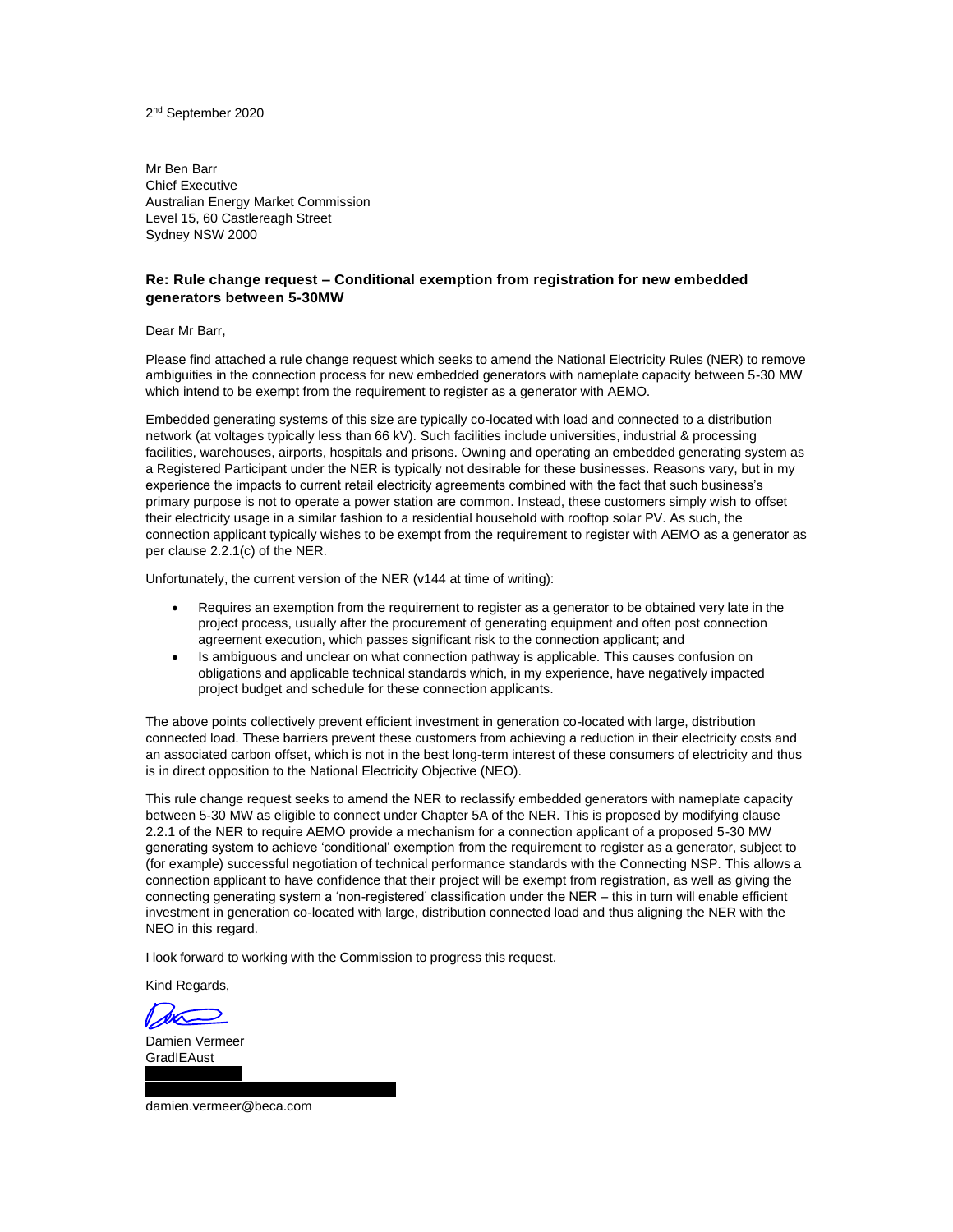# 1 – The Current Process & Ambiguity

### **1.1 – Clause 2.2.1 & Exemption**

Section 11(1)(a) of the NEL requires any person engaging in the activity of owning, controlling or operating a generating system in the NEM to register as a Generator.

Clause 2.2.1(c) of the NER enables AEMO, subject to guidelines they issue and control, exempt a person or class of persons from the requirement to register as a generator as per Section 11(1)(b) of the NEL.

#### $22$ Generator

#### $2.2.1$ **Registration as a Generator**

- (a) Subject to clause 2.2.1(c), a person must not engage in the activity of owning, controlling or operating a generating system that is connected to a transmission or distribution system unless that person is registered by AEMO as a Generator.
- (b) [Deleted]
- (c) AEMO may, in accordance with guidelines issued from time to time by AEMO, exempt a person or class of persons from the requirement to register as a *Generator*, subject to such conditions as  $AEMO$  deems appropriate, where (in  $AEMO$ 's opinion) an exemption is not inconsistent with the national electricity objective.

*Figure 1: Extract from rule 2.2 of the NER (v144 at time of writing)*

Under this clause, AEMO has published the *Guide to generator exemptions and classification of generating units*<sup>1</sup> . Two of these exemption categories are relevant to this discussion paper and are copied below.

| Generator<br>Nameplate | <b>Exemption?</b>                                                                                                   | Must apply for<br>exemption? |
|------------------------|---------------------------------------------------------------------------------------------------------------------|------------------------------|
| $< 5$ MW               | "Automatically exempt from the requirement to register as a Generator in<br>relation to that activity"              | No                           |
| 5-30 MW                | "AEMO may grant the exemption in its absolute discretion or subject to any<br>conditions it considers appropriate." | Yes                          |

A summary of the published exemption criteria for generators with a combined nameplate value between 5-30 MW generators is as follows (summarised from the same reference as above, correct as of time of writing):

- One of the following:
	- a. Expected to export less than 20 GWh / year; or
	- b. Extenuating circumstances apply, cannot reasonably register as a generator.
- If there is any potential to export energy:
	- a. Sent out generation purchased in its entirety by a market participant; or
	- b. Registered as part of a Small Generator Aggregator.
- One of the following:
	- a. A copy of the performance standards as agreed with the Connecting NSP; or
	- b. A letter from the Connecting NSP stating that the generating system is intended for use in a manner the NSP considers is unlikely to cause a material degradation in the quality of supply to other network users.

#### **1.2 - Connection Pathway for Generating Systems <5 MW**

Generators with a proposed nameplate < 5 MW are subject to an automatic standing exemption and per the above. As such, assuming the generator does not wish to become a Registered Participant, there is:

• No doubt that the generator is a non-registered exempt generator<sup>2</sup> for both the connection applicant and Connecting NSP and;

<sup>1</sup> Sections 3.2 & 3.3 of "*AEMO Guide to generator exemptions and classification of generating units v4.0*" available at https://aemo.com.au/-/media/files/electricity/nem/participant\_information/new-participants/generator-exemption-andclassification-guide.pdf?la=en

<sup>2</sup> As per the definition in clause 5A.A.1 of the NER "*means an embedded generator that is neither a micro embedded generator nor a Registered Participant.*"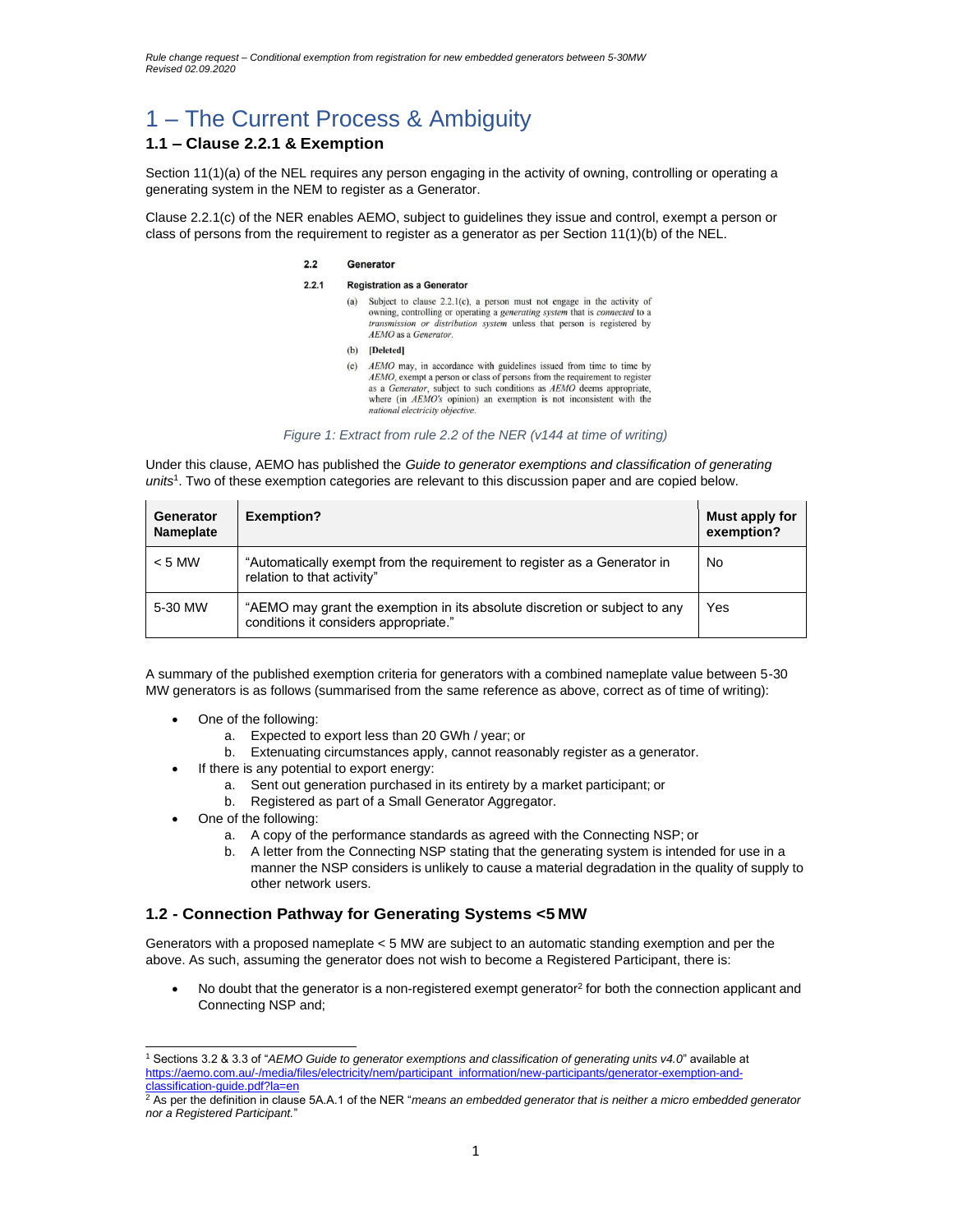• No risk to the *connection applicant* that the generating system will not be exempt from the requirement to register as a generator (due to the automatic standing exemption).

As per the table in clause 5.1.2(b) (Figure 2), generators of this size who do not wish to become a Registered Participant typically connect under Chapter 5A of the NER.

| A load connecting to a distribution<br>network where the Connection<br>Applicant is not a Registered<br>Participant and is not intending to<br>become a Registered Participant<br>(unless it is acting as the agent of a<br>retail customer) | Chapter 5A applies |  |
|----------------------------------------------------------------------------------------------------------------------------------------------------------------------------------------------------------------------------------------------|--------------------|--|
| A non-registered embedded<br>generator who does not make an<br>election for Rule 5.3A to apply<br>instead of Chapter 5A                                                                                                                      |                    |  |
|                                                                                                                                                                                                                                              |                    |  |

*Figure 2: Extract from clause 5.1.2(b) of the NER (v144 at time of writing)*

#### **1.3 - Connection Pathway for Generating Systems 5-30 MW**

The remainder of this discussion paper will focus on generating systems which could be informally defined as 'intending exempt participants' which meet the following criteria:

- Is an (future, not yet connected) embedded generator;
- With a proposed nameplate between 5-30 MW;
- Believe they meet the exemption from registration criteria as stipulated by AEMO; and
- Is not intending to become a Registered Participant.

As per Section 1.1, there is no automatic exemption from the requirement to register as a generator for such generating systems.

As an exemption must be applied for, it is unclear if 'intending exempt participants' are defined as a nonregistered embedded generator prior to being in receipt of this application as per clause 5A.A.1 of the NER. The author's interpretation of the NER is that all generators are treated as Registered Participants unless exemption is granted in line with Clause 2.2.1(a) (Figure 1). However, this is unclear and not clearly stipulated in the NER.

As per the exemption criteria in Section 1.1 above, an 'intending exempt participant' must submit a copy of the performance standards which have been agreed with the Connecting NSP. This typically isn't agreed until the connection process is nearing completion, thereby requiring an 'intending exempt participant' start a connection process with their Connecting NSP prior to being confirmed as 'non-registered'*.*

However, the connection pathway the *connection applicant* should take is unclear.

- Chapter 5.3 is for Registered Participants, of which the 'intending exempt participant' does not wish to be;
- Chapter 5A is for 'non-registered embedded generators'. The 'intending exempt participant' does not have an exemption at this stage in the connection process, so it is unclear if it could be defined as 'nonregistered'; and
- Chapter 5.3A appears to be written in such a way as to be applicable in this instance (see Figure 3). However, as per clause 5.1.2(b) (Figure 4) it is applicable to a '*non-registered embedded generator who makes an election for 5.3A to apply instead of Chapter 5A*.' But at this stage of the connection process, as per above, it is unclear if it could be defined as 'non-registered'.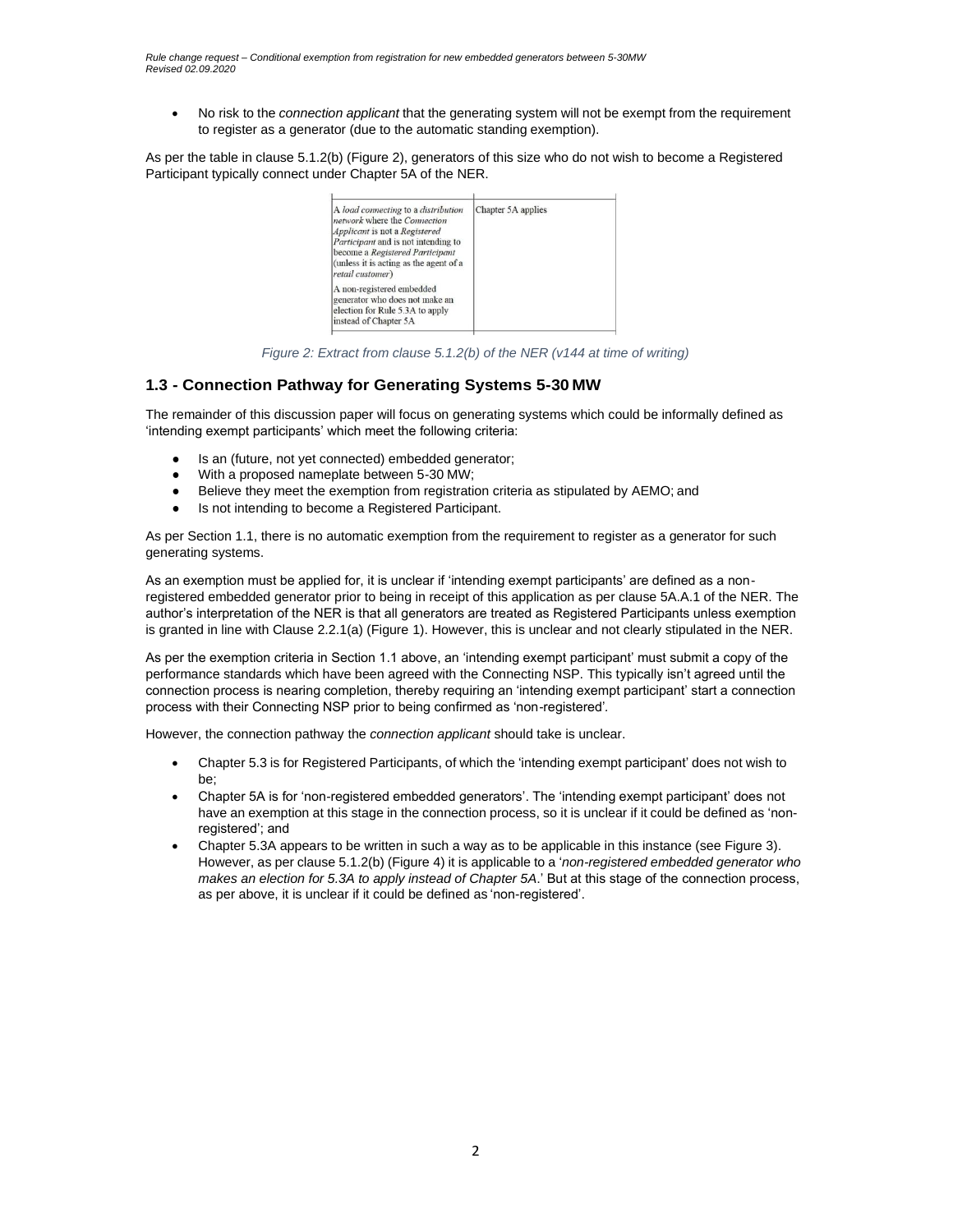#### 5.3A Establishing or modifying connection - embedded generation

#### $5,3A,1$ Application of rule 5.3A

- (a) For the purposes of this rule 5.3A: non-registered embedded generator has the same meaning as in clause 5A.A.1
- (b) Where a Connection Applicant wishes to connect an embedded generating *unit*, this rule 5.3A applies.
- (c) For the purposes of this rule 5.3A and Schedules 5.4A and 5.4B:
	- (1) a reference to a *Connection Applicant* is to a:
		- (i) person who intends to be an *Embedded Generator*;
		- (ii) person who is required to apply to  $AEMO$  for an exemption from the requirement to register as a Generator in respect of an embedded generating unit; or
		- (iii) non-registered embedded generator who has made an election under clause 5A, A, 2(c),

and who makes a *connection* enquiry under clause 5.3A.5 or an *application to connect* under clause 5.3A.9 in relation to any generating systems, or any network elements used in the provision of a network service, as the case may be.

*Figure 3: Extract of rule 5.3A of the NER (v144 at time of writing) which appears to match the criteria of an 'intending exempt participant.'*

| A non-registered embedded<br>generator who makes an election for 5.3.1A for the interaction between<br>rule 5.3A to apply instead of Chapter the two rules)<br>5A | Rules 5.3 and 5.3A apply (see clause |
|-------------------------------------------------------------------------------------------------------------------------------------------------------------------|--------------------------------------|
|-------------------------------------------------------------------------------------------------------------------------------------------------------------------|--------------------------------------|

#### *Figure 4: Extract from clause 5.1.2(b) of the NER (v144 at time of writing) implying that only 'non-registered embedded generators' can progress a rule 5.3A connection.*

Due to the confusion on connection pathways, the obligations of the connection applicant and the Connecting NSP are unclear which results in connection delays and misunderstandings in responsibilities, timeframes and level of expected detail.

Further to this, an 'intending exempt participant' can only submit the exemption to register as a generator very late in the project's development, once technical requirements are agreed with the Connecting NSP and usually once connection agreements are executed. This passes significant risk to the connection applicant (for example in the event the exemption is refused).

Recent project experience from the author includes:

- An example of a generator (5-30 MW) who was successful in receiving an exemption only 10 business days prior to generating system commissioning. All generating equipment had been purchased and was installed on site by the time an exemption was issued;
- An example of a generator (5-30 MW) who was asked to provide generator nameplate photos prior to finalising the exemption, which means the connection applicant had to have procured the equipment by this stage.

In summary:

- The connection pathway for embedded generators (5-30 MW nameplate) who intend to be exempt from the requirement to register as a generator is unclear;
- The documentation and evidence required to formalise an exemption with AEMO requires a project to be in the final stages of the connection application, therefore posing a significant risk to the connection applicant in case AEMO does not grant an exemption (noting it has "absolute discretion"<sup>3</sup> in this matter).
- There (to the author's reading) is no clear statement in the NER as to if Chapter 5A does or does not apply to such generators.

The latter point is unfortunate, as the negotiated connection pathway (Part C of Chapter 5A) is, in the author's opinion, well suited for progressing these often unique generator connections compared to the structure and

<sup>&</sup>lt;sup>3</sup> Section 3.3.2 of "AEMO Guide to generator exemptions and classification of generating units v4.0" available at\_ https://aemo.com.au/-/media/files/electricity/nem/participant\_information/new-participants/generator-exemption-andclassification-guide.pdf?la=en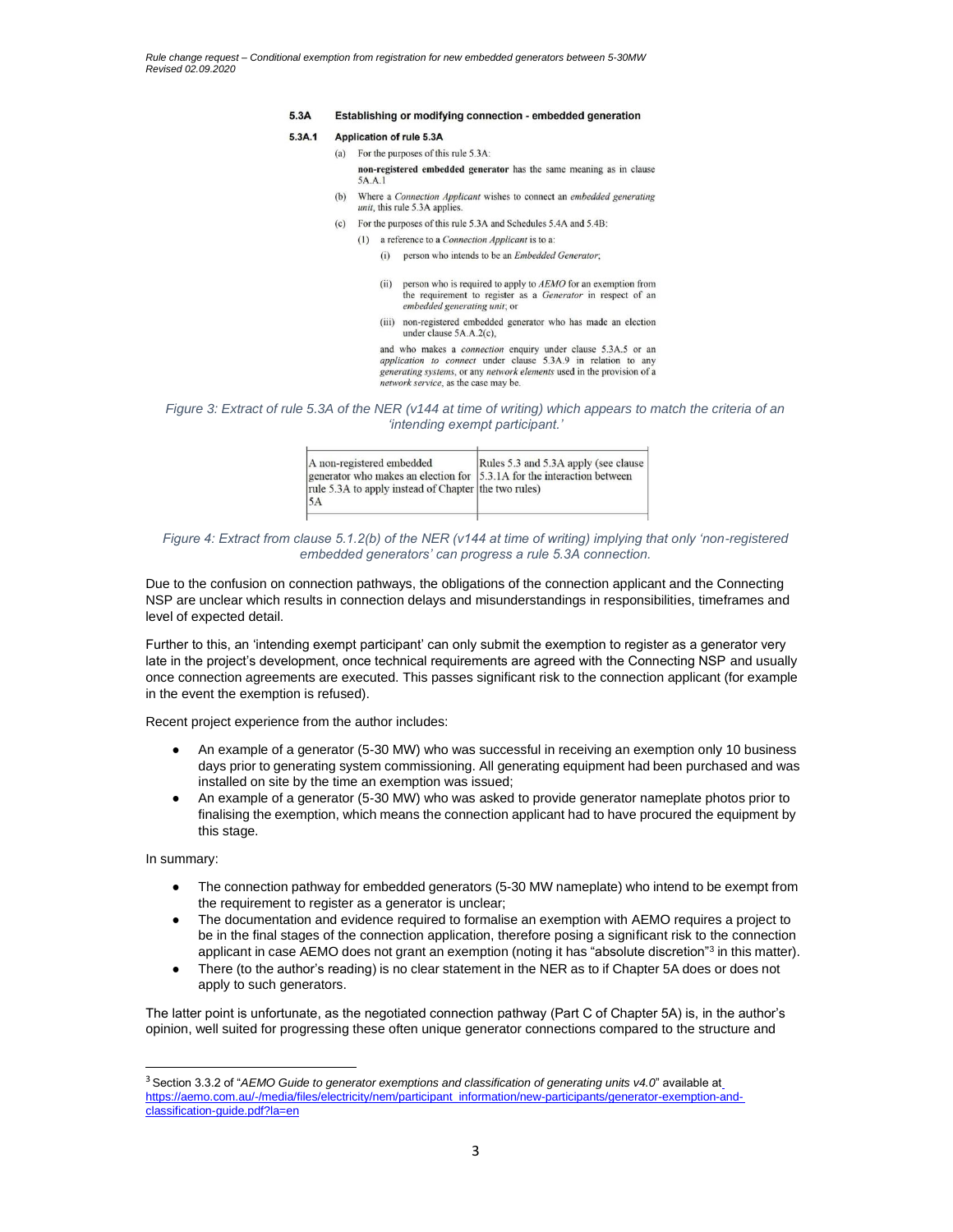rigour of Chapter 5.3 or 5.3A which leaves little room for negotiation outside of the fixed technical framework of Schedule 5.2.

### **1.4 - Survey of NSP Connection Documentation**

A survey of the connection documentation for a sample of the Distribution Network Service Providers (DNSPs) within the NEM was completed to highlight ambiguities in relation to the discussion above.

The following is not intended to highlight any errors or omissions in any single DNSP's connection

documentation, but instead highlight the confusion and ambiguity faced by an 'intending exempt participant' (that is, 5-30 MW embedded generating system who intends to be exempt from the requirement to register as a generator).

| <b>DNSP</b>                | Quote                                                                                                                                                                                                                                                                                                                                                                                                                 | Pathway    | Reference      |
|----------------------------|-----------------------------------------------------------------------------------------------------------------------------------------------------------------------------------------------------------------------------------------------------------------------------------------------------------------------------------------------------------------------------------------------------------------------|------------|----------------|
| <b>Essential</b><br>Energy | "Embedded generation greater than 5MW or if you are seeking<br>an exemption from becoming a Registered Participant refer to<br>NER Chapter 5"                                                                                                                                                                                                                                                                         | Chapter 5  | $\overline{4}$ |
| United<br>Energy           | "HV EG Negotiated Connection - Negotiated connection<br>application process [follows] Chapter 5A [of the NER]"                                                                                                                                                                                                                                                                                                        | Chapter 5A | 5              |
| CitiPower /<br>Powercor    | "Customers wishing to connect an embedded generator with<br>capacity less than 5MW and not electing to go through the NER<br>Chapter 5 process are subject to this [Chapter 5A] process"                                                                                                                                                                                                                              | Unclear    | 6              |
| Energex                    | ">= 5 MW [default connection process is] Chapter 5 of the NER"                                                                                                                                                                                                                                                                                                                                                        | Chapter 5  | $\overline{7}$ |
| Jemena                     | "Chapter 5 of the NER applies to embedded generators that do<br>not have a standing exemption for registration from AEMO.<br>Currently, the standing exemption limit is set at 5 MW and as such<br>the processes described in this document apply to embedded<br>generators greater than 5 MW in size"                                                                                                                | Chapter 5  | 8              |
| AusNet<br>Services         | "The intention of this guideline is to cover the connection of<br>Embedded Generators that are registered by AEMO to the AusNet<br>Services distribution network. It also applies to Embedded<br>Generators that are required to, or intend to register with AEMO."                                                                                                                                                   | Unclear    | 9              |
| Ausgrid                    | "This guideline applies to embedded generator (EG) connections<br>that will follow the connection process regulated by Chapter 5A of<br>the National Electricity Rules (NER), excluding those defined as<br>micro-embedded generators. This process generally applies to<br>generators with a capacity ranging from 30kW to 5MW that will not<br>be registered with the Australian Energy Market Operator<br>(AEMO)." | Unclear    | 10             |

<sup>4</sup> Section 1 (Introduction) of "*CEOP8079 - Connection Process Guideline - Negotiated High Voltage Retail Customer Connections and Embedded Generators*" available a[t http://documents.essentialenergy.com.au/CEOP8079.pdf](http://documents.essentialenergy.com.au/CEOP8079.pdf)

<sup>5</sup> Section 5 (EG Connection Application Process) of "*Embedded Generation Customer Connection Procedure*" available at https:[//www.unitedenergy.com.au/wp-content/uploads/2020/03/UE-PR-2008-EG-Customer-Connection-Procedure.pdf](http://www.unitedenergy.com.au/wp-content/uploads/2020/03/UE-PR-2008-EG-Customer-Connection-Procedure.pdf) <sup>6</sup> Section 5.2 (Non-registered Embedded Generators) of "*CUSTOMER GUIDELINE - High Voltage Distribution Connected Embedded Generation*" available at https://media.powercor.com.au/wp-content/uploads/2019/09/23142527/Customer-Guidelines-High-Voltage-Distribution-Connected-Embedded-Gener ...pdf

<sup>7</sup> Section 5.4 / Table 2 (Connection categories) of "*Standard for Connection of Embedded Generating Systems to a Distributor's HV Network*" available at https:[//www.energex.com.au/](http://www.energex.com.au/) data/assets/pdf\_file/0007/671830/STNW1175-Connection-of-EG-Systems-to-an-HV-Network.pdf

<sup>8</sup> Section 1 (Introduction) of "*Embedded Generation - Description of Connection Process - 5 MW or Greater ELE PR 0007*" available at https://jemena.com.au/getattachment/33ad9ea0-945e-48da-85a6-cc7a7734f2bd/Large-Embedded-Generation-Description-of-Connectio.aspx

<sup>9</sup> Section 1 (Introduction and purpose) of "*Guidelines for the Connection of Embedded Generators of 5 MW or Greater*" available at https:[//www.ausnetservices.com.au/-/media/Files/AusNet/New-Connections/Embedded-Generation-greater-than-5-](http://www.ausnetservices.com.au/-/media/Files/AusNet/New-Connections/Embedded-Generation-greater-than-5-)

MW/2020/Embedded-Generation-Gudelines-SOP-33-05\_Issue-4--Jan-2020.ashx?la=en <sup>10</sup> Section 1 (Introduction) of "*Non-Registered Embedded Generators Guideline*" available at https:[//www.ausgrid.com.au/-](http://www.ausgrid.com.au/-) /media/Documents/Connections/Embedded-Gen/Non-Registered-Embedded-Generators-Guideline.pdf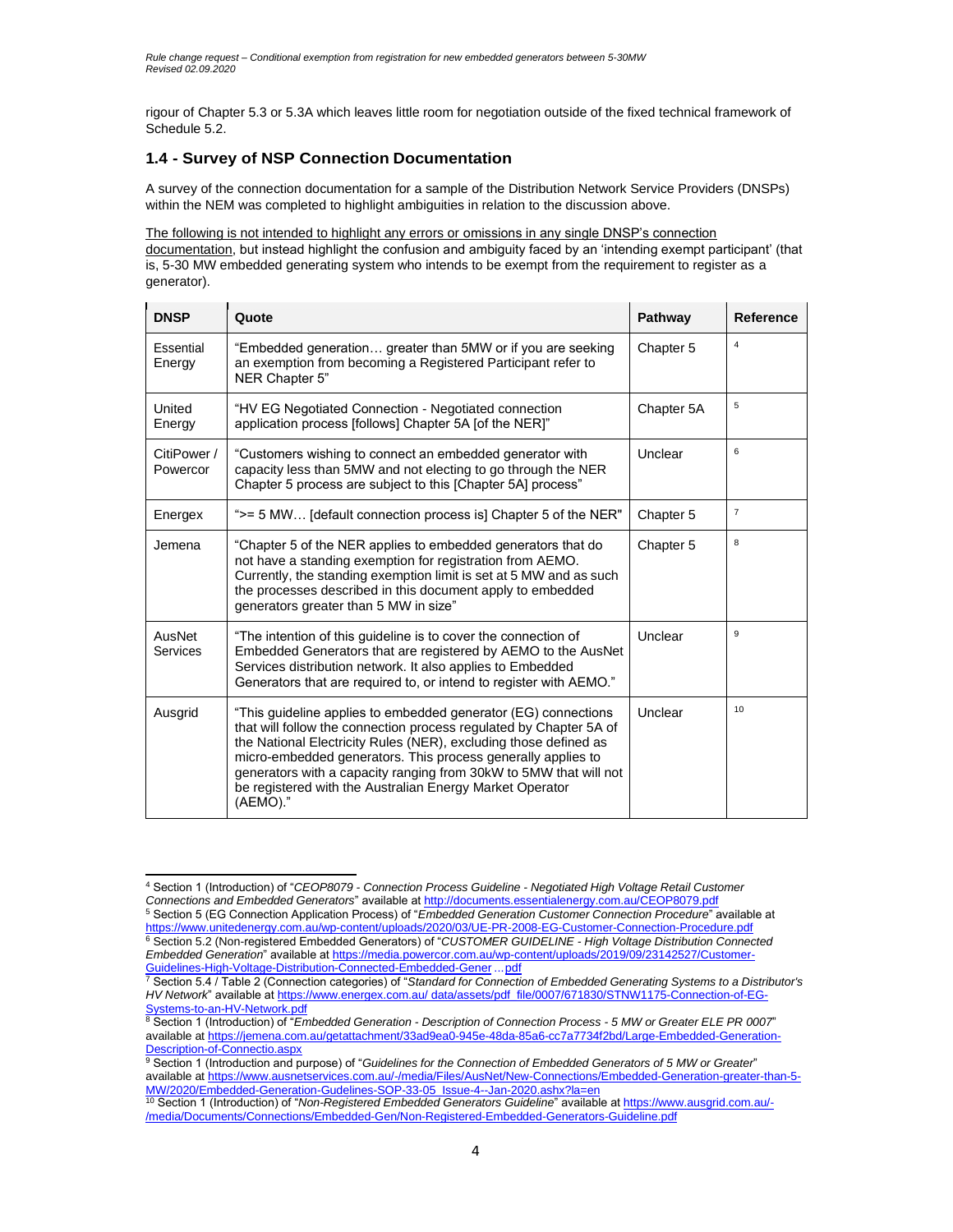| <b>DNSP</b>                        | Quote                                                                                                                                                                                                                                                                                                                                                            | Pathway               | Reference |
|------------------------------------|------------------------------------------------------------------------------------------------------------------------------------------------------------------------------------------------------------------------------------------------------------------------------------------------------------------------------------------------------------------|-----------------------|-----------|
| Tas<br><b>Networks</b>             | "In order to obtain approval to physically connect to the power<br>system, generation proponents must follow the connection<br>process as detailed in Chapter 5 of the NER                                                                                                                                                                                       | Chapter 5             | 11        |
|                                    | In accordance with Appendix 6 of AEMO's "NEM Generator<br>Registration Guide", generation proponents may seek a<br>registration exemption from AEMO                                                                                                                                                                                                              |                       |           |
|                                    | For generating systems in excess of 5 MW that have sought and<br>been granted exemption from registration, TasNetworks generally<br>considers it appropriate to apply the access standards provided in<br>Schedule 5.2.5 of the NER."                                                                                                                            |                       |           |
| Ergon<br>Energy                    | "The below information is an overview of the steps involved in<br>connecting a Registered (or to-be Registered) EG system, or a<br>Non-Registered EG that either doesn't have the benefit of the<br>standing exemption or which has elected under rule 5A.A.2(c) of<br>the NER to use this Part B process, to connect to Ergon Energy's<br>distribution network. | Chapter 5A<br>or 5.3A | 12        |
|                                    | As mentioned above, these EG systems are typically larger than 5<br>MW, although this varies depending upon the particular EG<br>system. Rule 5.3A under Chapter 5 of the NER sets out the<br>connection process for the connection of such EG systems"                                                                                                          |                       |           |
| Evoenergy                          | "An Inverter Energy System (IES) or non-IES network connection<br>for which the EG system:<br>a) Is not required to be, or is exempt from, being registered in the<br><b>National Electricity Market</b><br>b) Typically has a system capacity of less than 5 MW                                                                                                 | Unclear               | 13        |
|                                    | These technical requirements will form the basis for High Voltage<br>Embedded Generators that are registered within the National<br><b>Electricity Market."</b>                                                                                                                                                                                                  |                       |           |
| <b>SA Power</b><br><b>Networks</b> | "The following process applies to all embedded generation<br>enquiries greater than or equal to 5MW irrespective of the<br>generating technology. All such generating system connection<br>enquiries shall follow the process detailed within Chapter 5 of the<br>NER.                                                                                           | Chapter 5             | 14        |
|                                    | Such embedded generating system connections will be subject to<br>registration with AEMO and will therefore incur additional<br>modelling and analysis requirements, and charges. Depending on<br>the size and/or location of the proposal, additional requirements<br>may be imposed by the likes of ESCOSA, OTR and ElectraNet.                                |                       |           |
|                                    | Where registration with (or exemption from) AEMO is required,<br>evidence of either shall be provided to SA Power Networks prior to<br>connection to the network.'                                                                                                                                                                                               |                       |           |

<sup>11</sup> Section 1 (Overview) of "*Technical Requirements for the Connection of Embedded Generat*ion" available at https:[//www.tasnetworks.com.au/config/getattachment/d34af7f2-7641-49fa-a388-ff1df3e89ba3/Embedded-Generation-](http://www.tasnetworks.com.au/config/getattachment/d34af7f2-7641-49fa-a388-ff1df3e89ba3/Embedded-Generation-)Technical-Requirements.pdf

<sup>12</sup> Part B (Connection Process for EG Systems > 5 MW Overview) of "*2019-20 Embedded Generation Information Pack*" available at https:[//www.ergon.com.au/](http://www.ergon.com.au/) data/assets/pdf\_file/0007/220939/Embedded-Generation-Info-Pack-2019-20.pdf <sup>13</sup> Section 1.2 (Scope and Purpose) of "*Evoenergy High Voltage Embedded Generation Technical Requireme*nts" available at https:[//www.evoenergy.com.au/-/media/evoenergy/documents/emerging-technology/sm5063-evoenergy-hv-embedded](http://www.evoenergy.com.au/-/media/evoenergy/documents/emerging-technology/sm5063-evoenergy-hv-embedded-)generation-technical-requirements.pdf

<sup>14</sup> Section 6 (General Enquiries ≥ 5MW) & Section 9.2 (AEMO Registration) of "*NICC270 Connection of Large Embedded Generatio*n" available at https:/[/www.sapowernetworks.com.au/public/download.jsp?id=9685](http://www.sapowernetworks.com.au/public/download.jsp?id=9685)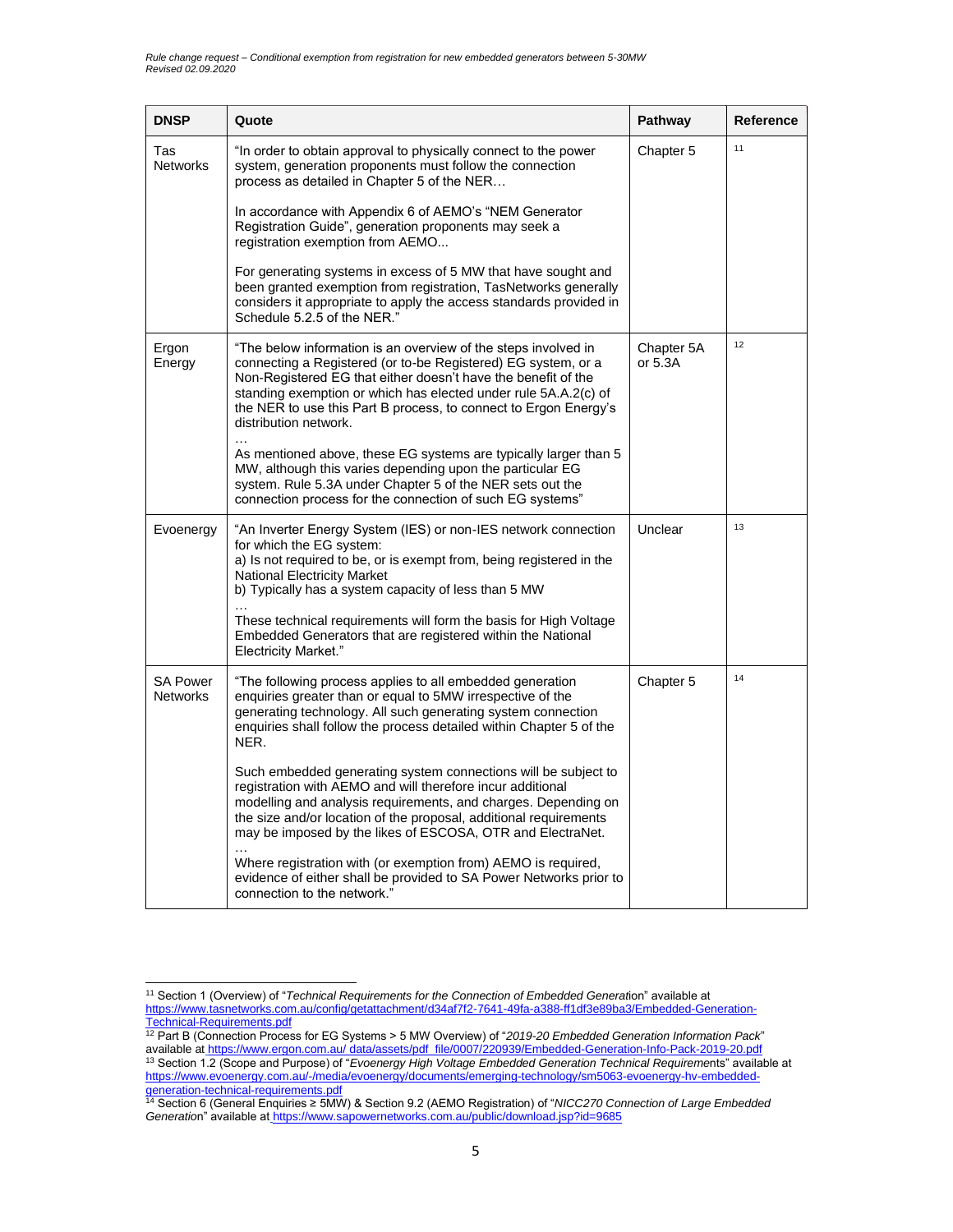| <b>DNSP</b>         | Quote                                                                                                                                                                                                                                                                                                                                                                               | Pathway | Reference |
|---------------------|-------------------------------------------------------------------------------------------------------------------------------------------------------------------------------------------------------------------------------------------------------------------------------------------------------------------------------------------------------------------------------------|---------|-----------|
| Endeavour<br>Energy | "These application guidelines provide details of the application<br>process for embedded generators 5MW or greater seeking to<br>connect to the Endeavour Energy network.<br>AEMO has issued a standing exemption from registration for<br>generation systems with a nameplate rating of less than 5MW as<br>detailed in the AEMO publication NEM generation registration<br>quide. | Unclear | 15        |
|                     | Exempt embedded generators will need to refer to the Endeavour<br>Energy website which contains a section on 'small and medium<br>embedded non-registered generator connection services'."                                                                                                                                                                                          |         |           |

The vast majority of NSPs document the connection pathway for a 5-30 MW embedded generator is a Chapter 5 pathway (which the author has interpreted as Chapter 5.3), with only Ergon Energy's embedded generator documentation clearly referencing Chapter 5.3A of the NER as per the reference in the table above.

Thus, according to the NSP connection documentation surveyed, it appears that Chapter 5.3 is the industry's assumed connection process for all generators > 5 MW, irrespective of registration intentions.

#### **1.5 - Ambiguities caused by Chapter 5 connection & technical standards**

As described in Section 1.2 above, 'intending exempt participants' are not Registered Participants nor intend to become Registered Participants which creates ambiguities and confusion during the connection process.

For example, Schedule 5.5 (Figure 5) can be read as not being applicable to such a connection applicant, which causes confusion in relation to the connection applicant's obligations regarding supply of power system models and technical data.

#### Schedule 5.5 **Technical Details to Support Application for Connection and Connection Agreement**

#### S5.5.1 Introduction to the schedule

Various sections of the Rules require that Registered Participants submit technical data to the Network Service Provider. This schedule lists the range of data which may be required. The actual data required will be advised by the Network Service Provider, and will form part of the technical specification in the *connection* agreement. These data will also be made available to AEMO and to other Network Service Providers by the Network Service Provider at the appropriate time.

#### *Figure 5: Extract from S5.5 of the NER (v144 at time of writing) which implies that exempt generators do not have to comply with S5.5 of the NER, as they are not Registered Participants.*

Significant confusion is created in relation to Generator technical Performance Standards (GPS). Schedule 5.2.1(b)(1) (Figure 6) states that the schedule does not apply to generating systems exempt or eligible to be exempt under 2.2.1(c) of the NER.

Note at this stage of the connection process, the connection applicant believes they are eligible, but no formal exemption application can be received at this stage in the project development.

<sup>15</sup> Section 1.0 (Overview) of "Emb*edded generators 5MW and greater - Application guidelines*" available at https:[//www.endeavourenergy.com.au/wps/wcm/connect/1c856660-0b04-46e1-90cb-](http://www.endeavourenergy.com.au/wps/wcm/connect/1c856660-0b04-46e1-90cb-)9b06eea75a31/Embedded+generators+5MW+and+greater+guidelines+\_Final.pdf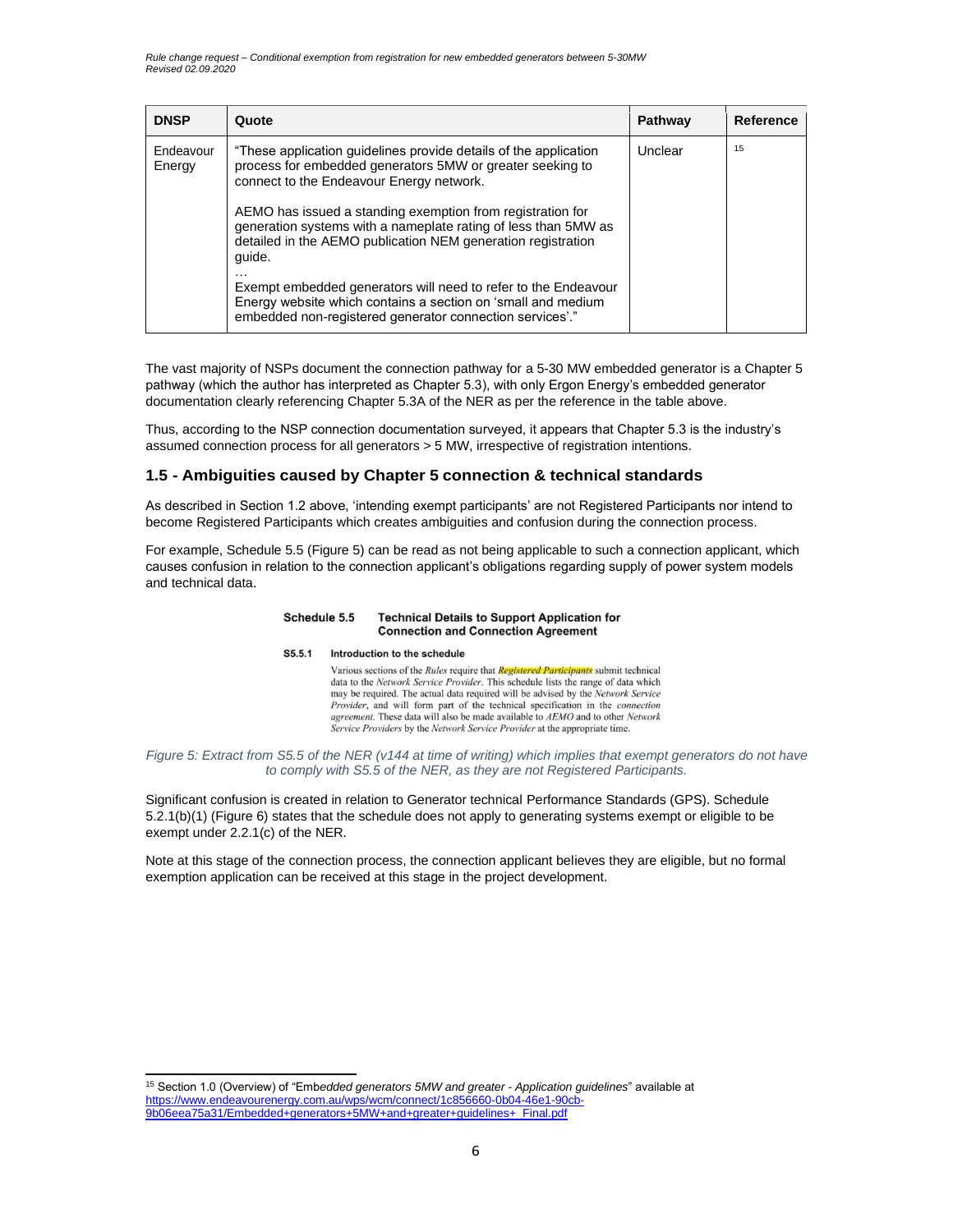#### Schedule 5.2 **Conditions for Connection of Generators**

#### $S5.2.1$ **Outline of requirements**

- $(a)$ This schedule sets out details of additional requirements and conditions that Generators must satisfy as a condition of connection of a generating system to the power system.
- (b) This schedule does not apply to any *generating system* that is:
	- (1) subject to an exemption from registration under clause 2.2.1(c); or
	- $(2)$ eligible for exemption under any guidelines issued under clause  $2.2.1(c)$ ,

and which is *connected* or intended for use in a manner the Network Service Provider considers is unlikely to cause a material degradation in the quality of supply to other Network Users.

#### *Figure 6: Extract of S5.2 of the NER (v144 at time of writing) confirming that Schedule 5.2 (thereby including Schedule 5.2.5) does not apply to any generators eligible for exemption under clause 2.2.1(c).*

However, this does not align with the following documentation:

| <b>Example</b>                                                                                                                                                                                                                                                                                                                                                                                                                                                                                    |    |  |  |
|---------------------------------------------------------------------------------------------------------------------------------------------------------------------------------------------------------------------------------------------------------------------------------------------------------------------------------------------------------------------------------------------------------------------------------------------------------------------------------------------------|----|--|--|
| AEMO's Guide to generator exemptions and classification of generating units                                                                                                                                                                                                                                                                                                                                                                                                                       |    |  |  |
| 3.3.3. Compliance with technical requirements<br>Persons eligible for exemption from the requirement to register as a Generator under section 3.3.2<br>are not automatically exempt from the requirement to comply with the technical requirements in<br>Schedule 5.2 of the NER. Hence, when applying for an exemption, applicants will also need to<br>provide to AEMO:                                                                                                                         |    |  |  |
| a copy of the performance standards agreed with their connecting NSP; or<br>(a)                                                                                                                                                                                                                                                                                                                                                                                                                   |    |  |  |
| a letter from their connecting NSP stating that their generating system is intended for use in<br>(b)<br>a manner the NSP considers is unlikely to cause a material degradation in the quality of<br>supply to other Network Users.                                                                                                                                                                                                                                                               |    |  |  |
| TasNetwork's Guideline Technical Requirements for the Connection of Embedded Generation                                                                                                                                                                                                                                                                                                                                                                                                           | 17 |  |  |
| For generating systems in excess of 5 MW that have sought and been granted exemption<br>from registration, TasNetworks generally considers it appropriate to apply the access<br>standards provided in Schedule 5.2.5 of the NER. Where the wording of access standards<br>preclude their direct application to embedded generation, or are simply not appropriate,<br>alternative descriptions have to be provided. As a result, variations to Schedule 5.2.5 are<br>described in this document. |    |  |  |
| Detailed connection response documentation for a 5-30 MW intending exempt generator<br>(generator name redacted)                                                                                                                                                                                                                                                                                                                                                                                  |    |  |  |
| Solar PV<br>intending to<br>being exempted to be registered as Generator with the new addition of<br>System.                                                                                                                                                                                                                                                                                                                                                                                      |    |  |  |
| <b>Proposed Access Standards</b><br>2.1.1                                                                                                                                                                                                                                                                                                                                                                                                                                                         |    |  |  |
| to prepare the requirement for access standard for its connection application,<br>In order to assist<br>prepared a table with a list of proposed access standards in reference to NER clause S5.2, noting that Table 2-<br>1 is inclusive but not an exhaustive list of requirement.                                                                                                                                                                                                              |    |  |  |
| Response from AEMO on an exemption application (generator name redacted) querying if<br>Schedule 5.2 of the NER applies for the generator.                                                                                                                                                                                                                                                                                                                                                        |    |  |  |
| 9. Noting that you have provided a letter from their NSP stating that the Generating System is intended for a<br>use in a manner that the NSP considers is unlikely to cause a material degradation in the quality of supply<br>to other Network Users, please also provide confirmation from the NSP to advise:                                                                                                                                                                                  |    |  |  |
| • Does schedule 5.2 apply? It's not clear from the NSP letter (Attachment 4)                                                                                                                                                                                                                                                                                                                                                                                                                      |    |  |  |
| • Is the NSP accept unity pf for the generating system?                                                                                                                                                                                                                                                                                                                                                                                                                                           |    |  |  |

As per the above, *AEMO* require that Schedule 5.2 applies (for the purposes of their exemption review) which:

<sup>16</sup> Section 3.3.3 of "*AEMO Guide to generator exemptions and classification of generating units v4.0*" available at https://aemo.com.au/-/media/files/electricity/nem/participant\_information/new-participants/generator-exemption-andclassification-guide.pdf?la=en

<sup>17</sup> Section 1 (Overview) of "*Technical Requirements for the Connection of Embedded Generat*ion" available at https:[//www.tasnetworks.com.au/config/getattachment/d34af7f2-7641-49fa-a388-ff1df3e89ba3/Embedded-Generation-](http://www.tasnetworks.com.au/config/getattachment/d34af7f2-7641-49fa-a388-ff1df3e89ba3/Embedded-Generation-)Technical-Requirements.pdf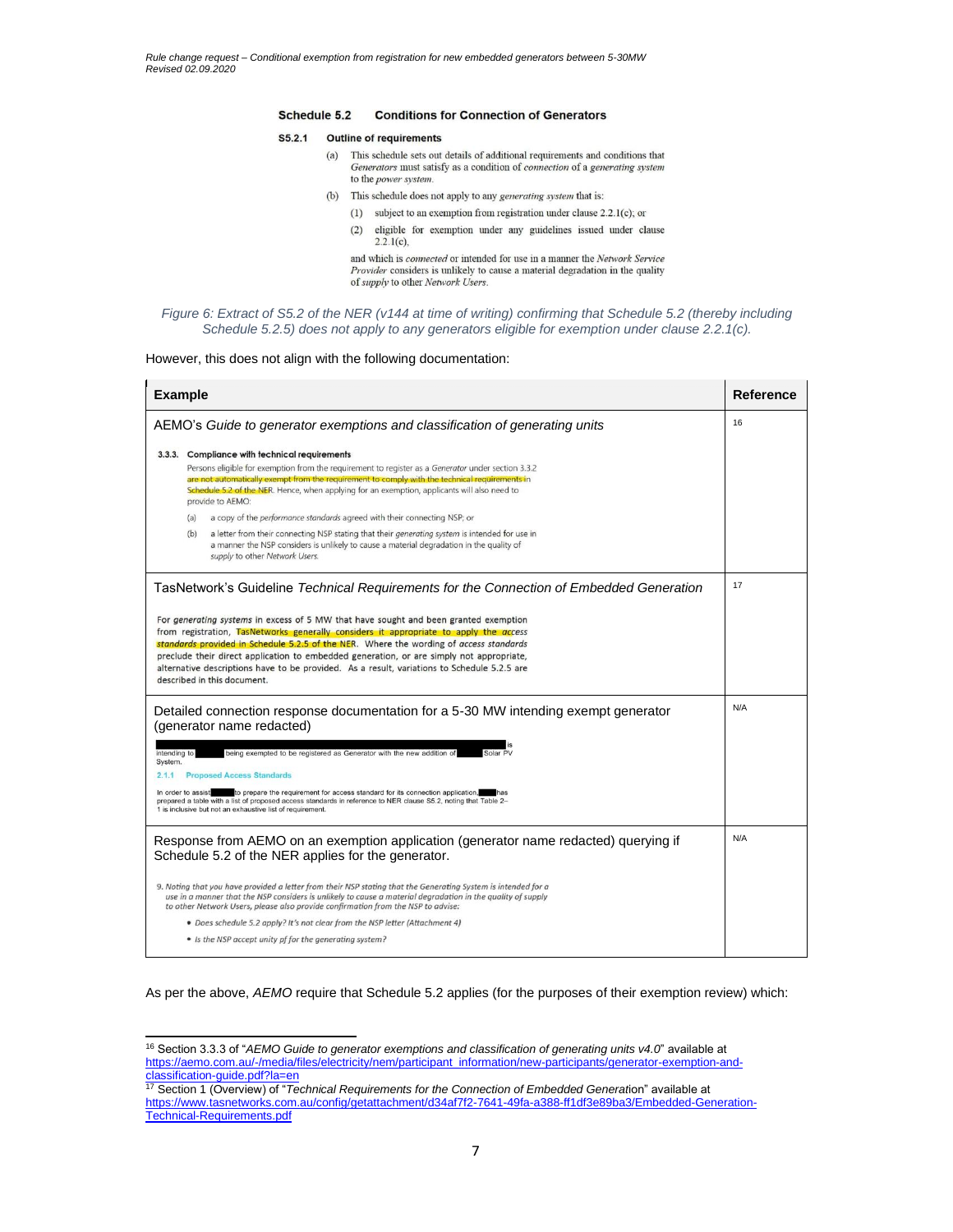- Places a significant burden on the connection applicant, which may not be reasonable given the size of the generating system (i.e. same performance is expected from a 10 MW solar farm as a 200 MW solar farm) and;
- Requires the Connecting NSP and AEMO to (during the 5.3.4A technical standards negotiation process) accept performance standards below the minimum access standard because of the inability of the 5-30 MW intending exempt generator to comply.

For example, the following access standards cannot be met by 5-30 MW 'intending exempt participants':

- 1. S5.2.5.11 Frequency Control Cannot comply with automatic access standard as requirement is for "*measurable amounts of all market ancillary services*" which the generator cannot participate in due to its exempt status (cannot participate in ancillary services market);
- 2. S5.2.5.14 Active Power Control Cannot comply with minimum access standards as performance is broken down by generator classification, but the generator does not receive a classification due to its exempt status<sup>18</sup>;
- 3. S5.2.6.1 Remote Monitoring Same as per S5.2.5.14.

If the NSP and AEMO accept these performance standards, this is a breach of 5.3.4A(b)(1) of the NER which can cause further confusion and delay.

To be clear - the intent of this discussion paper is not to request the Commission to remove all technical requirements on 5-30 MW embedded generators who intent to be exempt from the requirement to register, but instead to clarify the pathway and technical requirements that apply.

#### **1.6 - Summary**

In summary, the current version of the NER (v144 at time of writing), for connection applicants of a generating system of nameplate 5-30 MW whom wishes to be exempt from the requirement to register as a generator:

- Requires an exemption to be obtained very late in the project process, usually post equipment procurement and often post connection agreement execution, which passes significant risk to the connection applicant (for example in the event the exemption is refused or is approved subject to conditions which were unforeseen requiring additional investment and delay); and
- Is ambiguous and unclear on what connection pathway is applicable. This causes confusion on obligations and applicable technical standards which in the author's experience causes delays and additional cost.

The above points collectively do not encourage efficient investment in generation co-located with large, distribution connected load. These barriers prevent these customers from achieving a reduction in their electricity costs and an associated carbon offset, which is not in the best long-term interest of these consumers of electricity and thus is in direct opposition to the NEO.

 $18$  As per clause 2.2.1(g) of the NER.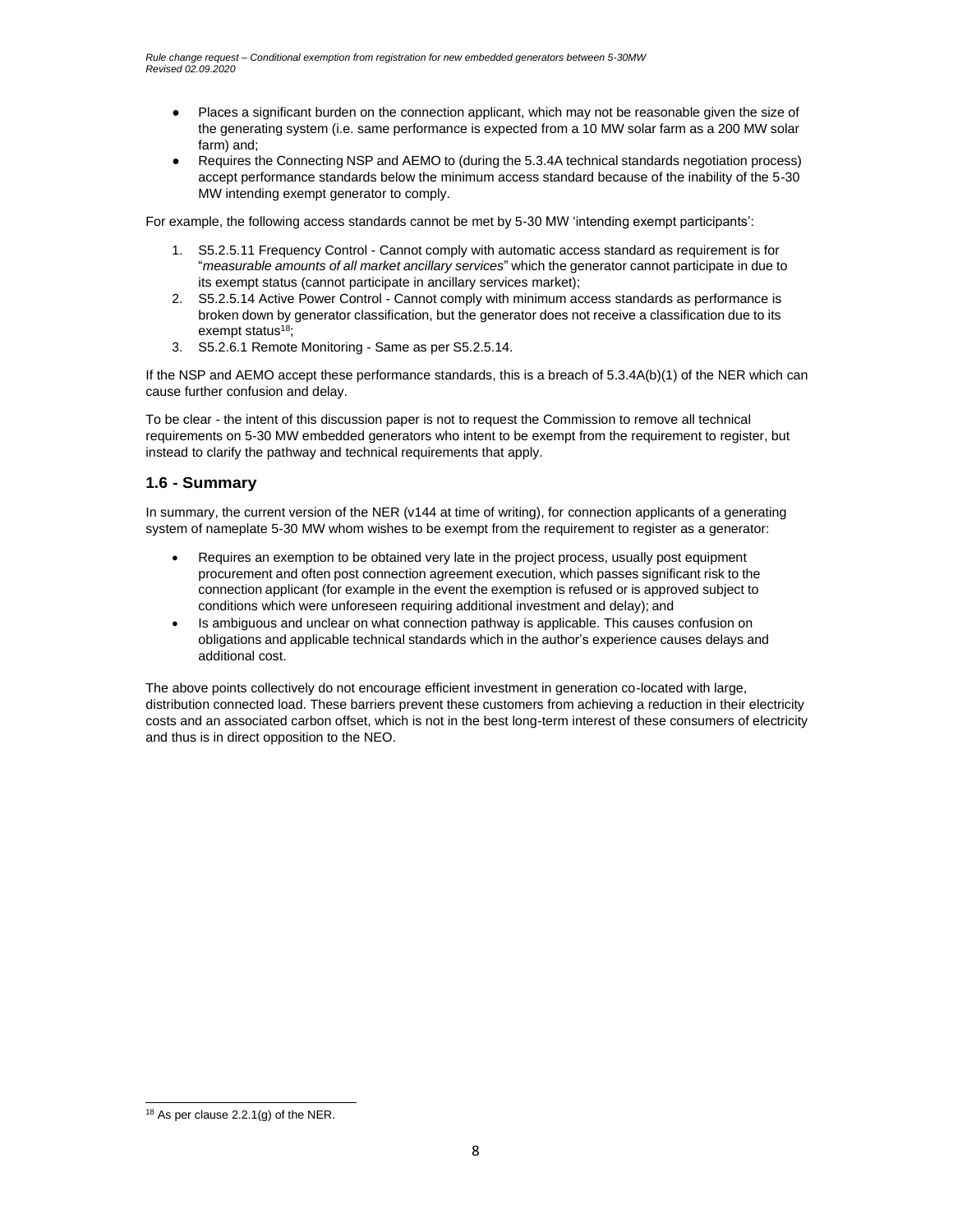# 2 - Proposed Amendment

### **2.1 - Background on previous rule changes**

The final determination of rule change request ERC0147 (Connecting embedded generators, which created the Chapter 5A connection pathway) did briefly discuss generators with nameplates greater than 5 MW (see Figure 7) but only considered registered embedded generators, not generators which intend to be exempt from registration<sup>19</sup>.

#### 5.6.2 Application of the draft rule to registered embedded generators

Many stakeholders focussed on the draft rule's impact on embedded generators less than 5MW. However, a few made comments in regard to embedded generators greater than 5MW.

Fotowatio Renewable Ventures (FRV) noted that the scope of draft clause 5.3.1 captures all embedded generators, including registered embedded generators.<sup>61</sup> FRV considered that draft clause 5.1.2(b) provided non-registered generators with the ability to opt-in to, and elect to be connected under Chapter 5, rather than Chapter 5A.62 FRV considered that the proposed connection process did not enhance the certainty, transparency or economic efficiency of the current connection process for registered embedded generators. Therefore, in its view, the scope of the draft rule should be limited to non-registered embedded generators which should be addressed with changes to Chapter 5A, not Chapter 5, of the NER.<sup>63</sup>

*Figure 7: Extract from the Commission's final determination on rule change ERC0147.*

However, the ERC0147 consultation paper<sup>20</sup> (Figure 8) clearly documents the Commission's intention to allow 5-30 MW intending exempt generators to connect under Chapter 5A of the NER, subject to them being in receipt of an exemption.

There is a clear disconnect between the Commission's opinion, the connection documentation supplied by DNSPs and the current version of the NER.

| Type of<br>installation | <b>Registration</b><br>requirements                                             | <b>Chapter 5 (connection process)</b><br>and technical requirements)                                                                                                                                                                                                                                                                                                                                                       | <b>Chapter 5A</b>                                                                                                                                                                                               |
|-------------------------|---------------------------------------------------------------------------------|----------------------------------------------------------------------------------------------------------------------------------------------------------------------------------------------------------------------------------------------------------------------------------------------------------------------------------------------------------------------------------------------------------------------------|-----------------------------------------------------------------------------------------------------------------------------------------------------------------------------------------------------------------|
| Less than<br>5MW        | Exempt from<br>registration                                                     | Chapter 5 provisions do not<br>automatically apply.<br>However, any person can require<br>the network service provider to<br>comply with Chapter 5 and/or<br>elect to use the connection<br>process. Otherwise, jurisdictional<br>processes apply. (Once Chapter<br>5A has been implemented, a<br>connection applicant can choose<br>between Chapter 5 and<br>Chapter 5A).<br>Jurisdictional technical standards<br>apply. | Chapter 5A applies.<br>Under Chapter 5A<br>distributors must<br>develop 'model<br>standing offers' to<br>apply for 'micro<br>embedded<br>generators', which<br>are typically<br>installations up to<br>$10kW$ . |
| 5MW to<br>WM08          | Can apply to<br>AFMO for<br>exemption to<br>register as a<br>market participant | If exempt from registration, same<br>provisions as above. (Once<br>Chapter 5A has been<br>implemented, a connection<br>applicant that is exempt from<br>registration can choose between<br>Chapter 5 and Chapter 5A).<br>Chapter 5 provisions apply if<br>registered as a market participant.                                                                                                                              | Chapter 5A would<br>apply for<br>non-registered<br>embedded<br>generators.                                                                                                                                      |

Table 5.1 Provisions under Chapter 5 and Chapter 5A of the NER

*Figure 8: Extract from the Commission's ERC0147 consultation paper, implying the intention is for 5-30 MW generators to connect under Chapter 5A of the NER.*

#### **2.2 - Amendment 1 - Conditional Exemption (Chapter 2)**

<sup>19</sup> Section 5.6.2 (Application of the draft rule to registered embedded generators) of "*RULE DETERMINATION National Electricity Amendment (Connecting Embedded Generators) Rule 2014*" available at https:[//www.aemc.gov.au/sites/default/files/content/cc84500c-9c38-4ac4-8633-991efa01547c/Connecting-embedded](http://www.aemc.gov.au/sites/default/files/content/cc84500c-9c38-4ac4-8633-991efa01547c/Connecting-embedded-)generators-Final-rule-determination.pdf

<sup>20</sup> Table 5.1 (Provisions under Chapter 5 and Chapter 5A of the NER) of "*CONSULTATION PAPER National Electricity Amendment (Connecting embedded generators) Rule 20*12" available at https:[//www.aemc.gov.au/sites/default/files/content/6d909057-91dc-4f49-8e4e-6bbc3bd59eaf/Consultation-paper.PDF](http://www.aemc.gov.au/sites/default/files/content/6d909057-91dc-4f49-8e4e-6bbc3bd59eaf/Consultation-paper.PDF)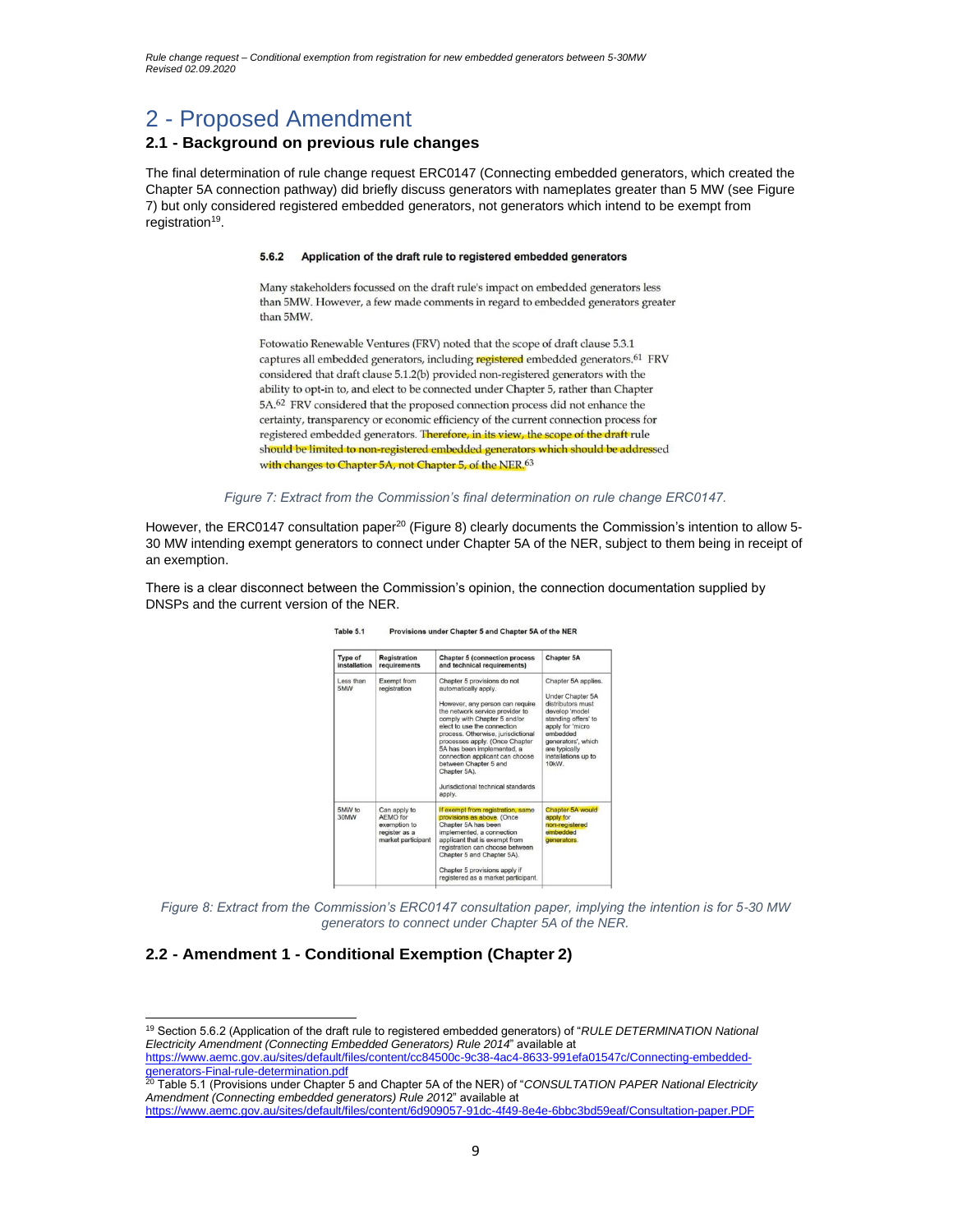As discussed in Section 2.1, the author agrees with the Commission that Chapter 5A of the NER is the best suited connection pathway for non-registered embedded generation (both <5 MW and 5-30 MW).

However, the current exemption process as per clause 2.2.1(c) of the NER presents a 'chicken-and-egg' problem for 5-30 MW generators:

- 2.2.1(c) of the NER enables AEMO to exempt a generator "*from the requirement to register as a Generator, subject to such conditions as AEMO deems appropriate*"
- Until a generator has a valid exemption they are treated as an Intending Participant as discussed in Section 1.3;
- As per Section 1.1, AEMO's *Guide to generator exemptions and classification of generating units* (developed under the obligation as per 2.2.1 of the NER) requires either a statement of agreed performance standards of a letter of no harm to other network users prior to granting the exemption;
- Providing such performance standards or a letter of no harm to other network users typically requires a complete connection agreement;
- As per Section 1.3, the NER does not clearly state that the Chapter 5A pathway can be followed for this connection application.
- This means a connection under Chapter 5.3 or 5.3A is required, which causes confusion in relation due to unclear obligations and technical standards as discussed in Section 1.5.

In short, as per the NER at time of writing, a 5-30 MW generator who intends to be exempt from registration must start a connection process under Chapter 5.3 or 5.3A to receive an exemption. Once they have the exemption, they can now proceed under the streamlined Chapter 5A process - however by this stage they have already received a connection offer and are very likely about to start generator energisation and commissioning.

To resolve this confusion, it is proposed to amend clause 2.2.1(c) of the NER to require AEMO to grant a 'conditional' exemption from the requirement to register as a generator for any generators who must apply for an exemption from registration (5-30 MW at time of writing).

A conditional exemption could include an exemption *subject to*:

- Negotiation of technical performance standards with the Connecting NSP; or
- Providing evidence that a Registered Participant is financially responsible for all sent-out generation at the connection point; or
- Final selection of the generator nameplate/size (insofar as the value remains below 30 MW);or
- Providing evidence of expected generation less than 20 GWh per year; or
- Any conditions which AEMO reasonably believes (such as reporting the total export of the system to AEMO each year).

A conditional exemption would provide the following benefits:

- 1. It resolves the 'chicken-and-egg' problem as described above.
	- a. With a conditional exemption, a future 5-30 MW generator who intends to be exempt can approach their Connecting NSP and demonstrate that AEMO has agreed that the generator meets the criteria of a 'non-registered embedded generator' and thus can progress a connection application under Chapter 5A;
	- b. It also removes the confusion experienced by the author in recent connection applications of this kind, where the Connecting NSP is unsure on their obligations or the connection pathway.
- 2. It also provides certainty to the connection applicant that (subject to final demonstration of the exemption criteria to AEMO) they are eligible for an exemption and do not have to take on significant regulatory risk progressing a project.

The minor additional administrative burden imposed on AEMO by this process is expected to be substantially smaller than the current burden caused by the unclear and ambiguous rules (which often requires AEMO's involvement to resolve with the Connecting NSP).

Refer to Appendix A for the proposed alteration to Chapter 2 of the NER as described above.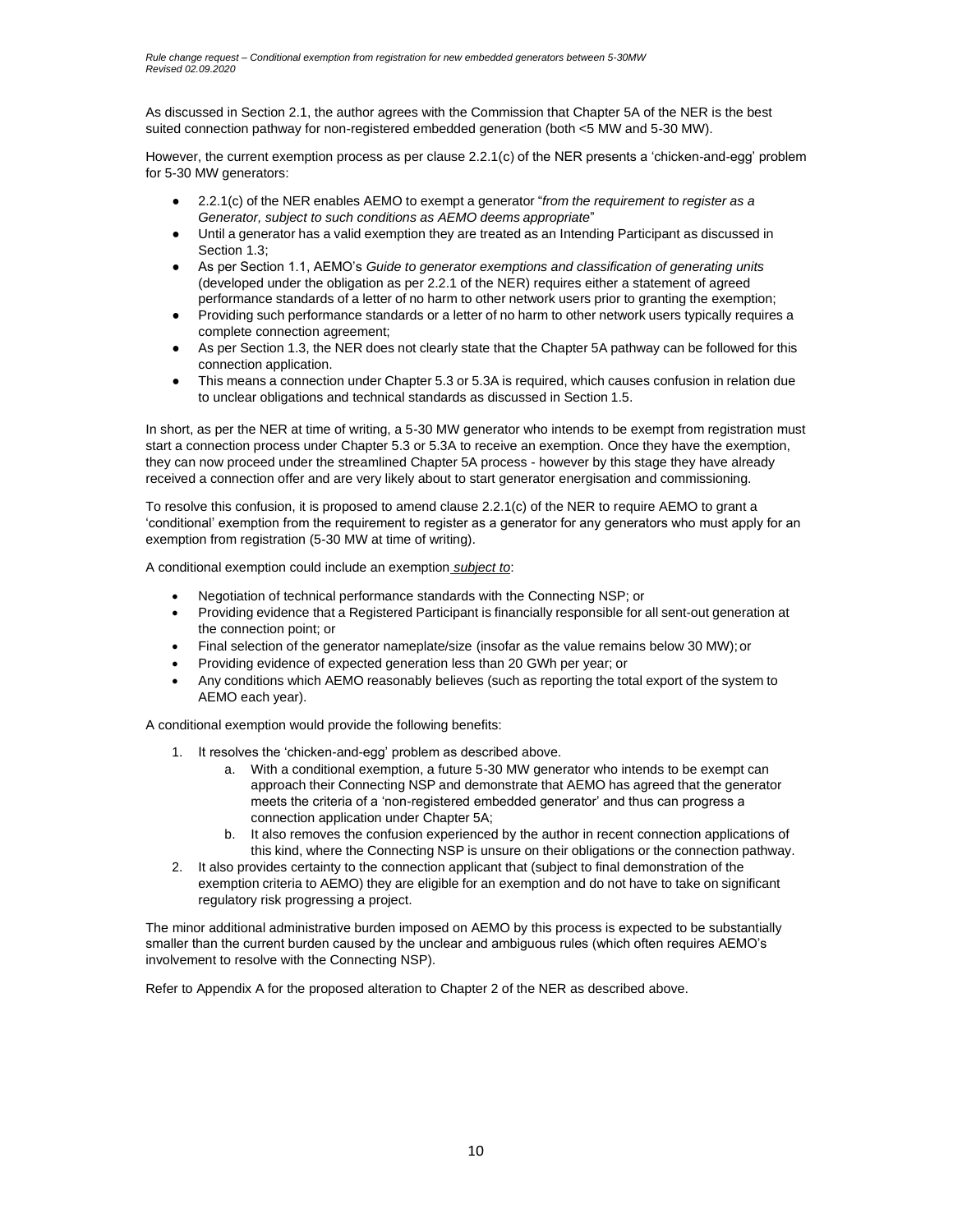### **2.3 - Amendment 2 - Clarify technical requirements for 5-30 MW exempt generators (Chapter 5A)**

As per Section 1.5, AEMO and several DNSPs believe that Schedule 5.2 of the NER applies to 5-30 MW generators who intend to be exempt. This is not in line with clause S5.2.1(b) of the NER.

The author agrees that there is merit in adopting the technical requirements in S5.2.5 of the NER for 5-30 MW generators who intend to be exempt, however such adoption shall be in "good faith"<sup>21</sup>. In the case of generators who are in receipt of a conditional exemption from registration from AEMO, the DNSP's technical requirements can be no more onerous than the respective automatic access standard as per Schedule 5.2 including as modified for the generator's exemption (to avoid the ambiguities documented in Section 1.5).

Refer to Appendix B for the proposed alteration to Chapter 5A of the NER as described above.

### **2.4 - Amendment 3 - Clarify rule 5.3A's purpose & clarify table 5.1.2(b)**

As per Section 2.1, the Commission's intention aligns with the author's belief that Chapter 5A is preferred for nonregistered embedded generators.

To prevent ambiguity, clause 5.3A.1(b) is proposed to be modified to confirm that rule 5.3A applies only if a generator has elected to follow this process and Chapter 5A is the default connection process.

Furthermore, as per Section 1.3 above, table 5.1.2(b) of the NER is unclear in relation to connection applicants who must apply for an exemption from the requirement to register as a generator. To clarify this confusion, additional text is proposed to confirm that connection applicants who are subject to an automatic exemption or in receipt of a conditional exemption can progress a connection via Chapter 5A.

Refer to Appendix C for the proposed alteration to Chapter 5 of the NER as described above.

## 3 – Compatibility with ERC0256

There are some similar themes between this rule change and the rule change submitted by the Australian Energy Council (AEC) in December of 2018 (ERC0256, Generator registration thresholds).

One of the two proposals raised in the AEC rule change request is that when "*AEMO does grant a specific exemption beyond the standing exemption, it will be obliged to publish its reasons for doing so, and any*  conditions attached to such exemption, within ten business days of making its decision<sup>"22</sup>.

The author is supportive of further transparency in the AEMO exemption from registration process for generators in the 5-30 MW nameplate range.

The process described by AEC will provide a reference for an intending exempt participant, but unfortunately will do little to alleviate the commercial/project risk which is created by the current process. That is, AEMO has "absolute discretion"<sup>23</sup>in this matter thereby making the negotiating stance "*that party did it so why can't we?*" potentially futile.

# 4 – (Summary of) How the Proposed Rule will contribute to the achievement of the National Electricity Objective

As summarised in Section 1.6 above, the current version of the NER does not promote efficient investment in generation co-located with large, distribution connected load. The key barriers are:

- Ambiguities caused by Chapter 5 of the NER and associated technical requirements, impacting project cost and budget; and
- The requirement to receive an AEMO exemption very late in the project schedule (despite its criticality), which may significantly impact project cost and budget.

 $21$  As per 5A.C.3(a)(1) of the NER

<sup>22</sup> Letter section (Description of the Proposed Rule) of AEC's "*Generator Registration Thresholds Rule Change Request*" available at https:[//www.aemc.gov.au/sites/default/files/2018-12/Rule%20change%20request\\_3.pdf](http://www.aemc.gov.au/sites/default/files/2018-12/Rule%20change%20request_3.pdf) <sup>23</sup> Section 3.3.2 of "*AEMO Guide to generator exemptions and classification of generating units v4.0*" available at https://aemo.com.au/-/media/files/electricity/nem/participant\_information/new-participants/generator-exemption-andclassification-guide.pdf?la=en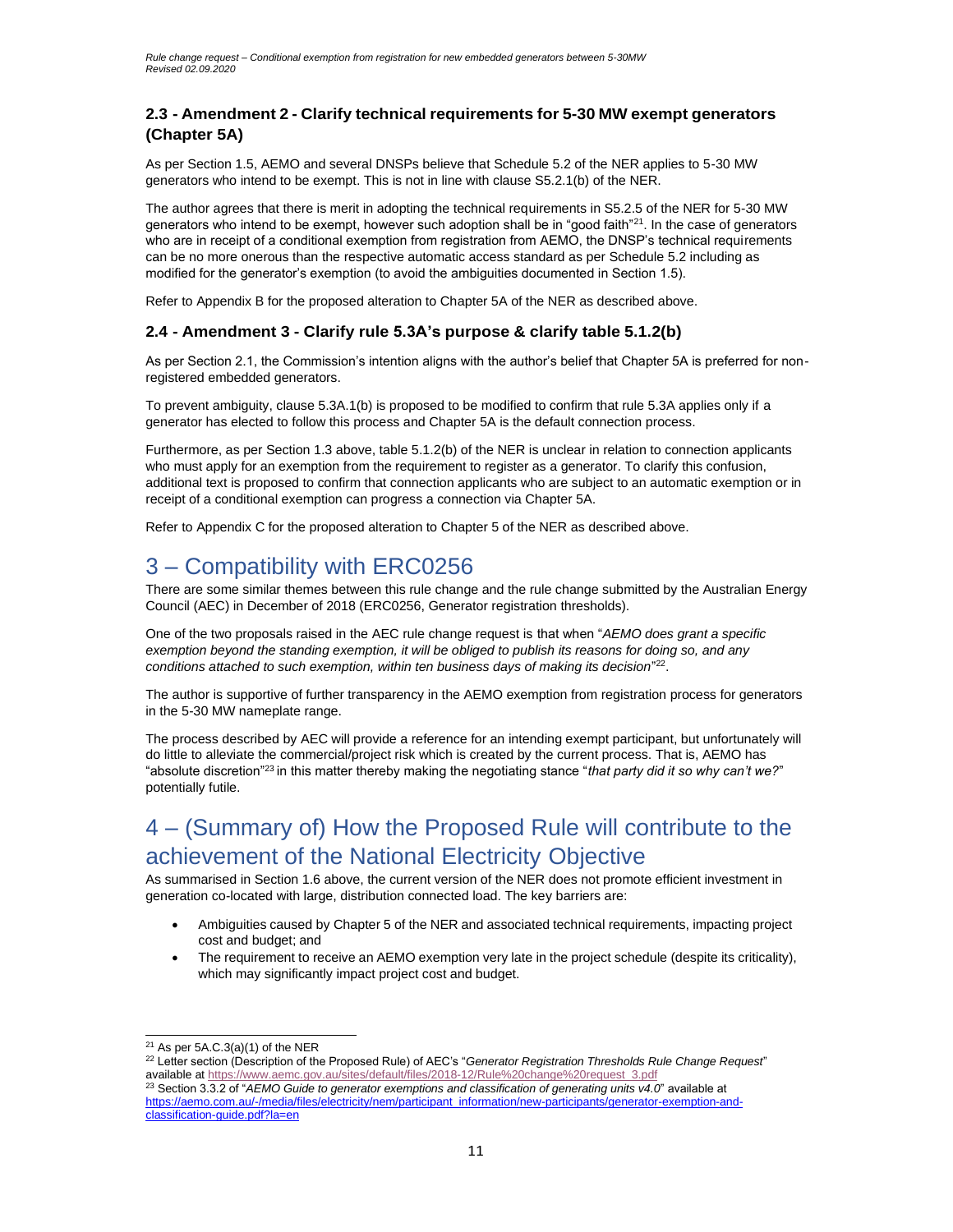These barriers prevent these customers from achieving a reduction in their electricity costs and an associated carbon offset, which is not in the best long-term interest of these consumers of electricity and thus is in direct opposition to the National Electricity Objective (NEO).

This rule change request and proposed amendment to the NER described in Section 2 above removes these barriers by:

- Clarifying that the Chapter 5A process in the NER is the default connection pathway for such generating systems (removing the ambiguity); and
- Provides a mechanism for the connecting (intending to be exempt) generator to receive a 'conditional exemption' from the requirement to register as a generator early in the project process, therefore reducing the project schedule/cost risk.

These changes remove the barriers described previously and thus support efficient investment in 5-30 MW generation co-located with load, thereby allowing these customers to achieving a reduction in their electricity costs and an associated carbon offset.

This, in the author's opinion, means the proposed change to the NER is aligned with achieving the NEO.

# 5 – (Summary of) Explanation of the Expected Benefits and Costs of the Proposed Change

At the time of writing, the author understands the current processing cost for an exemption from the requirement to register as a generator by AEMO is in the order of \$6,000 ex GST. This, compared to the typical capital cost of such projects, is almost insignificant (i.e. project capital costs >\$20 million is possible for such generators).

Due to the proposed rule change, additional costs are expected to be incurred by the following parties as follows:

- (AEMO) Additional minor administrative costs to process the conditional exemption, then approve the full exemption;
- (Connecting NSP) As such 5-30 MW generator connections are now proposed to be resolved via the negotiation pathway in Chapter 5A, there may be additional costs incurred by the NSP in this process;
- (Connecting Generator) Additional cost payable to both AEMO and the Connecting NSP as part of the connection process (i.e. to cover the above additional costs).

The scope of the rule change proposed is not one which is expected to cost any party a substantial sum (in comparison to the typical capital costs of such projects).

Importantly, without this rule change, the costs which could be incurred by the Connecting Generator could be substantial in the event where AEMO does not approve an exemption or approves subject to some unforeseen requirement. An example of this would be a delay caused by extended negotiation between AEMO and/or the Connecting NSP and/or the Connecting Generator in relation to the exemption validity and/or basis, causing contractor delay costs.

On that basis, whilst the proposed rule change will marginally increase the cost to connect for 'intending exempt participants', the author believes the expected cost is insignificant compared to the potential project benefits created.

## 6 – Disclaimer

Note the comments / discussion listed herein are personal and are not representative of other people, institutions or organisations that I am affiliated with.

The examples used above (with information redacted) are used as examples only for the purpose of this rule change and are not intended to comment on the performance or actions of any party, or comment on anything in relation to the projects themselves.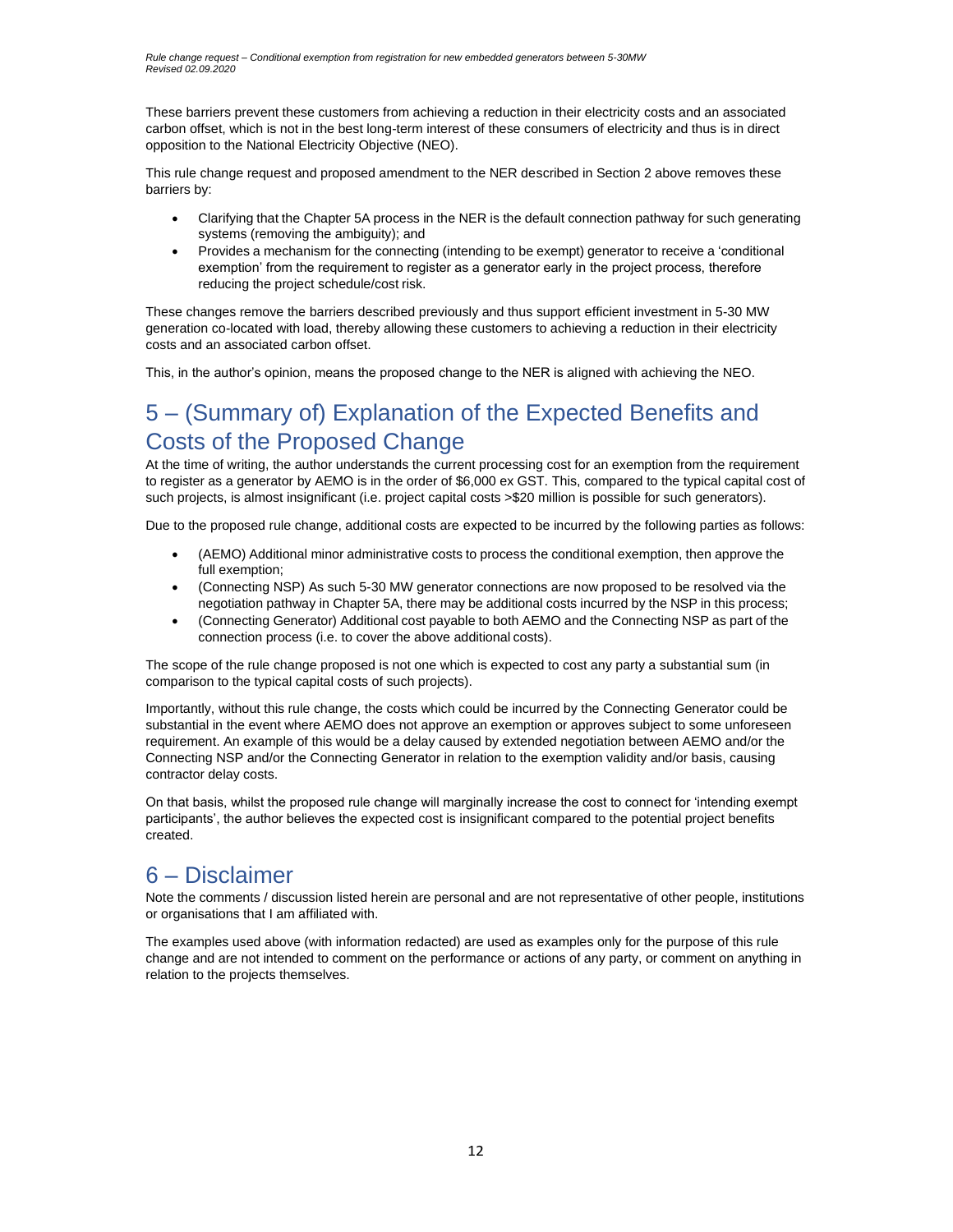# **AMENDMENT 1 – CHAPTER 2**

## **2.2 Generator**

## **2.2.1 Registration as a Generator**

- (a) Subject to clause  $2.2.1(c)$ , a person must not engage in the activity of owning, controlling or operating a *generating system* that is *connected* to a *transmission or distribution system* unless that person is registered by *AEMO* as a *Generator*.
- (b) **[Deleted]**
- (c) *AEMO* may, in accordance with guidelines issued from time to time by *AEMO*, exempt a person or class of persons from the requirement to register as a *Generator*, subject to such conditions as *AEMO* deems appropriate, where (in *AEMO's* opinion) an exemption is not inconsistent with the *national electricity objective*.
	- (1) if the conditions of exemption as determined by *AEMO* require a person or class of persons to submit documentation or evidence, *AEMO* shall, with guidelines issued from time to time by *AEMO*, provide a conditional exemption from the requirement to register as a generator for the person or class of persons.
	- (2) the conditional exemption referred to in subparagraph (1) shall be valid for no less than 24 months from date of issue.
	- (3) nothing in subparagraph (1) enables a person or a class of persons to engage in the activity of owning, controlling or operating a *generating system* until *AEMO* accepts the *Generator's* submission detailing how all criteria listed in the conditional exemption have been met.
	- (4) if a *Generator,* who meets the classification of an *Embedded Generator,* is in receipt of a valid conditional exemption:
		- (i) the *Generator* is not classified as a *Registered Participant* or *Intending Participant* under the *Rules*; and
		- (ii) the *Generator* is classified as a *non-registered embedded generator* under the *Rules*.

### **Note:**

A person who is exempt from registration as a *Generator*, may register with *AEMO* as a *Small Generation Aggregator* under rule 2.3A.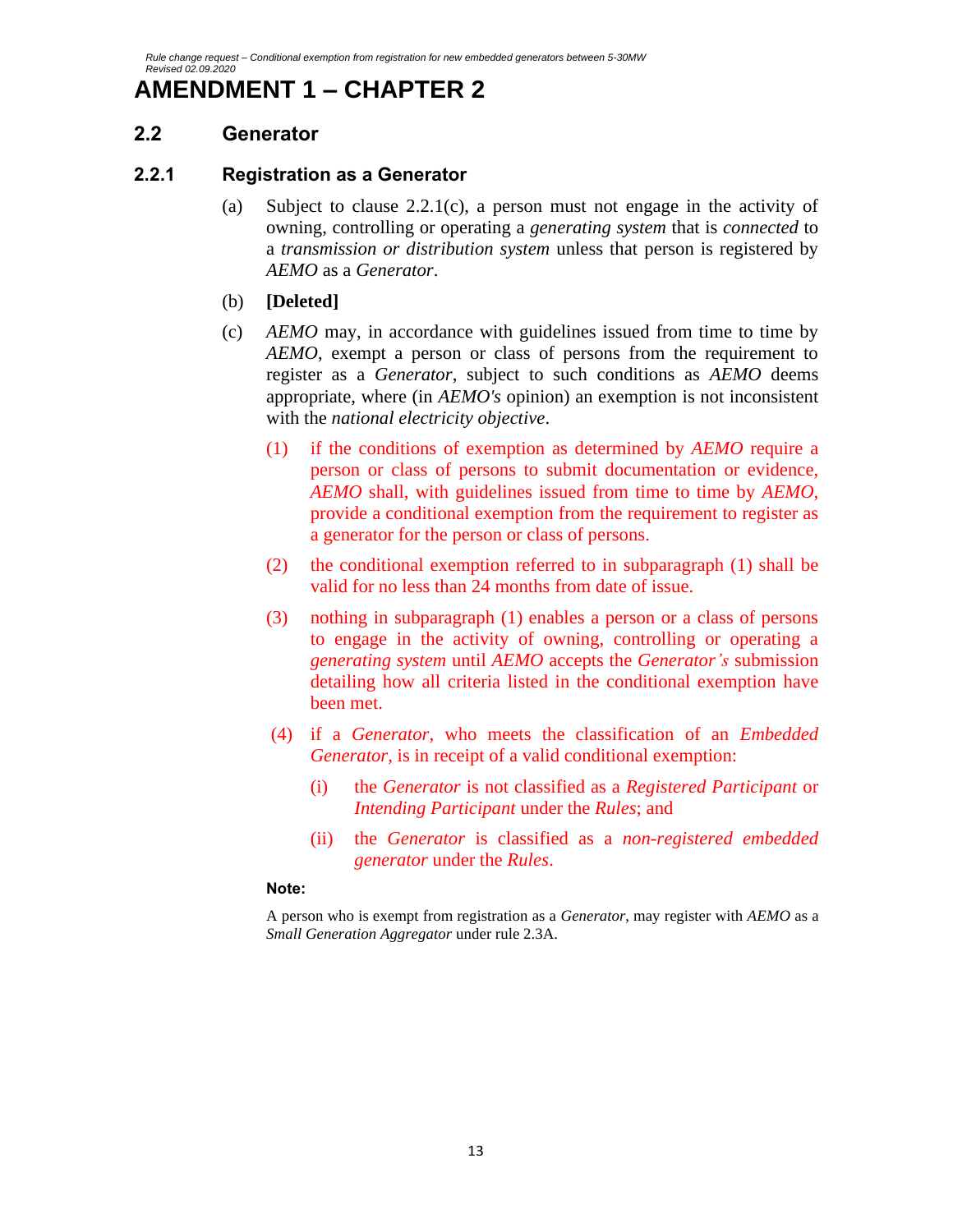# **AMENDMENT 2 – CHAPTER 5A**

## **5A.C.3 Negotiation framework**

- (a) The following rules (collectively described as the **negotiation framework**) govern negotiations between a *Distribution Network Service Provider* and a *connection applicant*:
	- (1) each party must negotiate in good faith.
	- (1a) the *connection applicant* must, at the request of the *Distribution Network Service Provider*, provide the *Distribution Network Service Provider* with *DER generation information*.
	- (2) the *connection applicant* must, at the request of the *Distribution Network Service Provider*, provide the *Distribution Network Service Provider* with information it reasonably requires in order to negotiate on an informed basis.

### **Note**

The information might (for example) include estimates of average and *maximum demand* for electricity to be *supplied* through the *connection*.

- (3) the *Distribution Network Service Provider* must provide the *connection applicant* with information the *connection applicant* reasonably requires in order to negotiate on an informed basis including:
	- (i) an estimate of the amount to be charged by the *Distribution Network Service Provider* for assessment of the application and the making of a connection offer for a negotiated *connection contract*; and
	- (ii) an estimate of *connection charges*; and
	- (iii) a statement of the basis on which *connection charges* are calculated; and
	- (iv) if the *connection applicant* has elected to extend the negotiations to *supply services*— an estimate of any applicable charges for *supply services* and a statement of the basis of their calculation.

### **Note**

The *Distribution Network Service Provider* might, according to the circumstances of a particular case, need to provide further information to ensure the *connection applicant* is properly informed – for example, information about:

- technical and safety requirements;
- the types of *connection* that are technically feasible;
- *network* capacity at the proposed *connection point*;
- possible strategies to reduce the cost of the *connection*.
- (4) the *Distribution Network Service Provider* may consult with other users of the *distribution network* who may be adversely affected by the proposed *new connection* or *connection alteration*.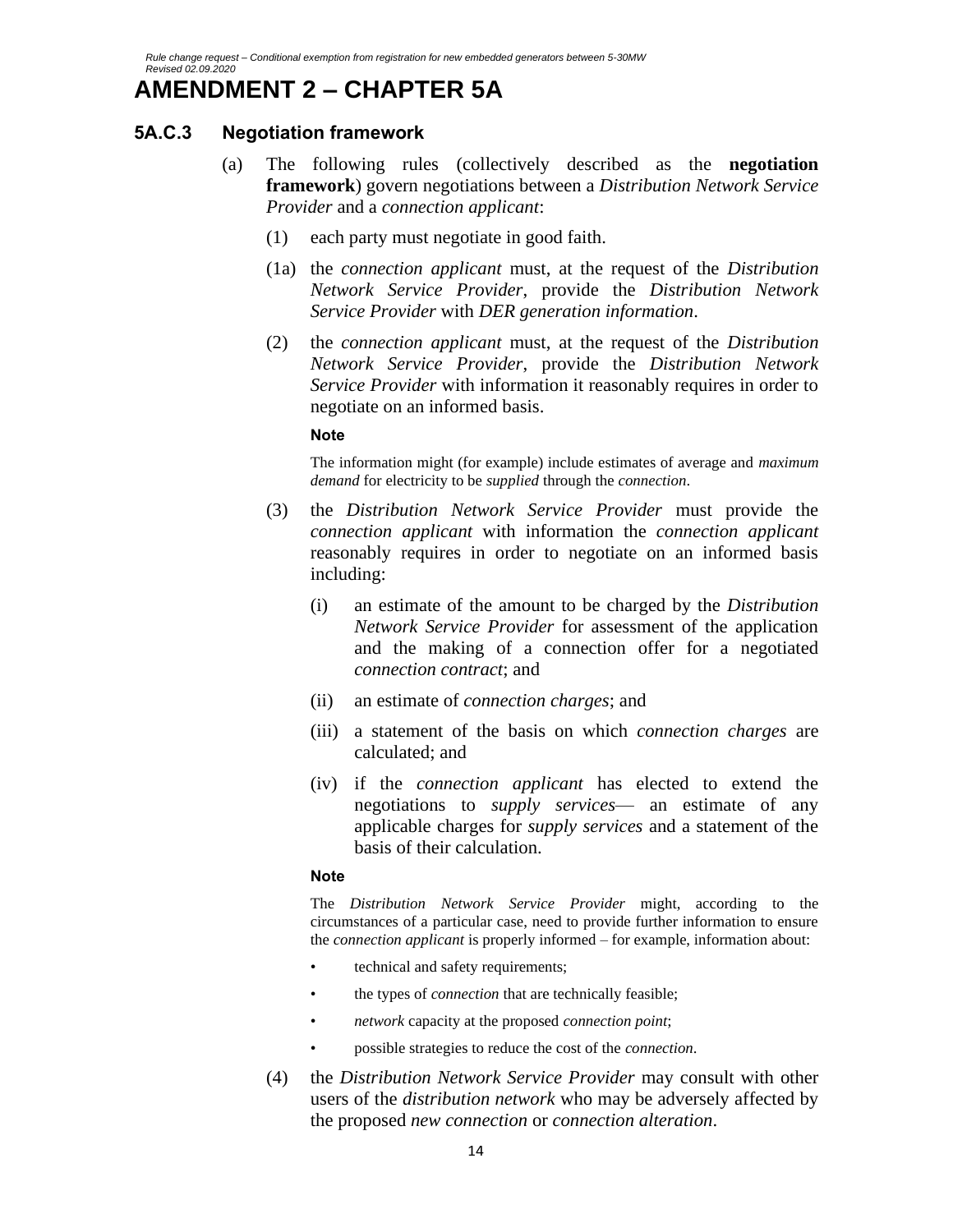- (5) in assessing the application, the *Distribution Network Service Provider* must determine:
	- (i) the technical requirements for the proposed *new connection* or *connection alteration*; and

#### **Note**

If the *non-registered embedded generator* is in receipt of a conditional exemption from the requirement to register as a generator under clause 2.2.1(c)(1), the technical requirements proposed by the *Distribution Network Service Provider* must be no more onerous than the equivalent technical requirement applicable to *Registered Participants* as per Schedule 5.2.

The *Distribution Network Service Provider* and *connection applicant*  must negotiate technical requirements in good faith as a direct application of the technical requirements listed in Schedule 5.2 are not appropriate to a *non-registered embedded generator*.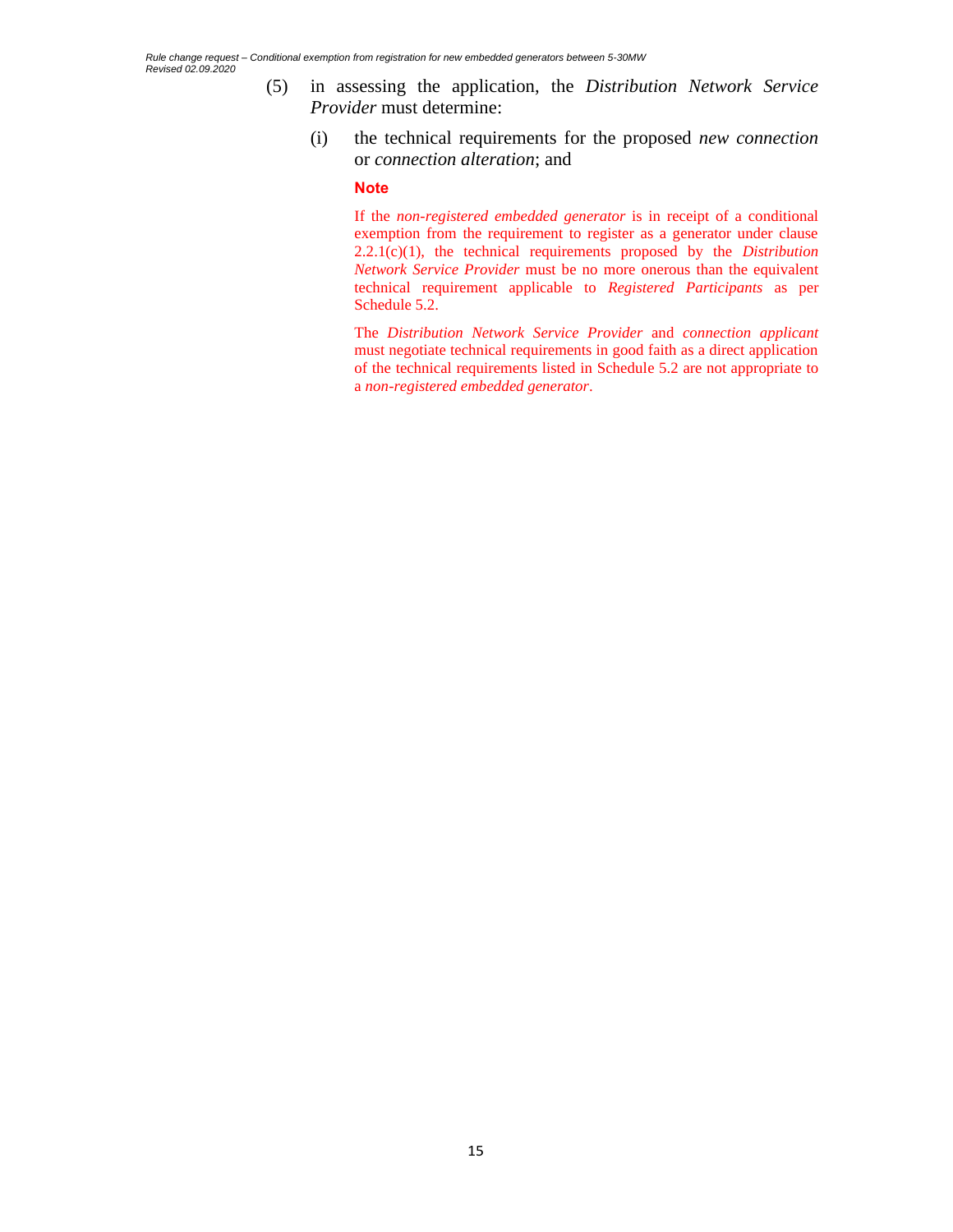# **AMENDMENT 3 – CHAPTER 5**

## **5.1.2 Overview of Part B and connection and access under the Rules**

- (a) Rule 5.1A sets out the purpose, application and principles for Part B.
- (b) Rule 5.2 sets out the obligations of *Registered Participants* under Part B and other relevant Parts of this Chapter 5.
- (c) Rule 5.2A sets out obligations and principles relevant to *connection* and access to *transmission networks* and *large dedicated connection assets*. This includes the classification of certain services relating to assets relevant to *connection* as *prescribed transmission services*, *negotiated transmission services* and *non-regulated transmission services*. Rule 5.2A does not apply to the *declared transmission system* of an *adoptive jurisdiction*.
- (d) Rules 5.3, 5.3A and 5.3AA and Chapter 5A set out processes by which *Connection Applicants* can negotiate for connection and access to the *national grid* from a *Network Service Provider*. The process applicable will depend on the nature of the application. The table below sets out an overview of the relevant processes:

| <b>Connection Applicant</b>                                                                                                                                                                                                                                                             | <b>Process</b>                                                                                |
|-----------------------------------------------------------------------------------------------------------------------------------------------------------------------------------------------------------------------------------------------------------------------------------------|-----------------------------------------------------------------------------------------------|
| A non-registered embedded<br>generator who is automatically<br>exempt from the requirement to<br>register as a generator or is in receipt<br>of a conditional exemption as per<br>clause $2.2.1(c)(1)$ and makes an<br>election for rule 5.3A to apply<br>instead of Chapter 5A         | Rules 5.3 and 5.3A apply (see clause)<br>5.3.1A for the interaction between<br>the two rules) |
| A load connecting to a distribution<br>network where the Connection<br>Applicant is not a Registered<br><i>Participant</i> and is not intending to<br>become a Registered Participant<br>(unless it is acting as the agent of a<br>retail customer)                                     | Chapter 5A applies                                                                            |
| A non-registered embedded<br>generator who is automatically<br>exempt from the requirement to<br>register as a generator or is in receipt<br>of a conditional exemption as per<br>clause $2.2.1(c)(1)$ and does not make<br>an election for Rule 5.3A to apply<br>instead of Chapter 5A |                                                                                               |